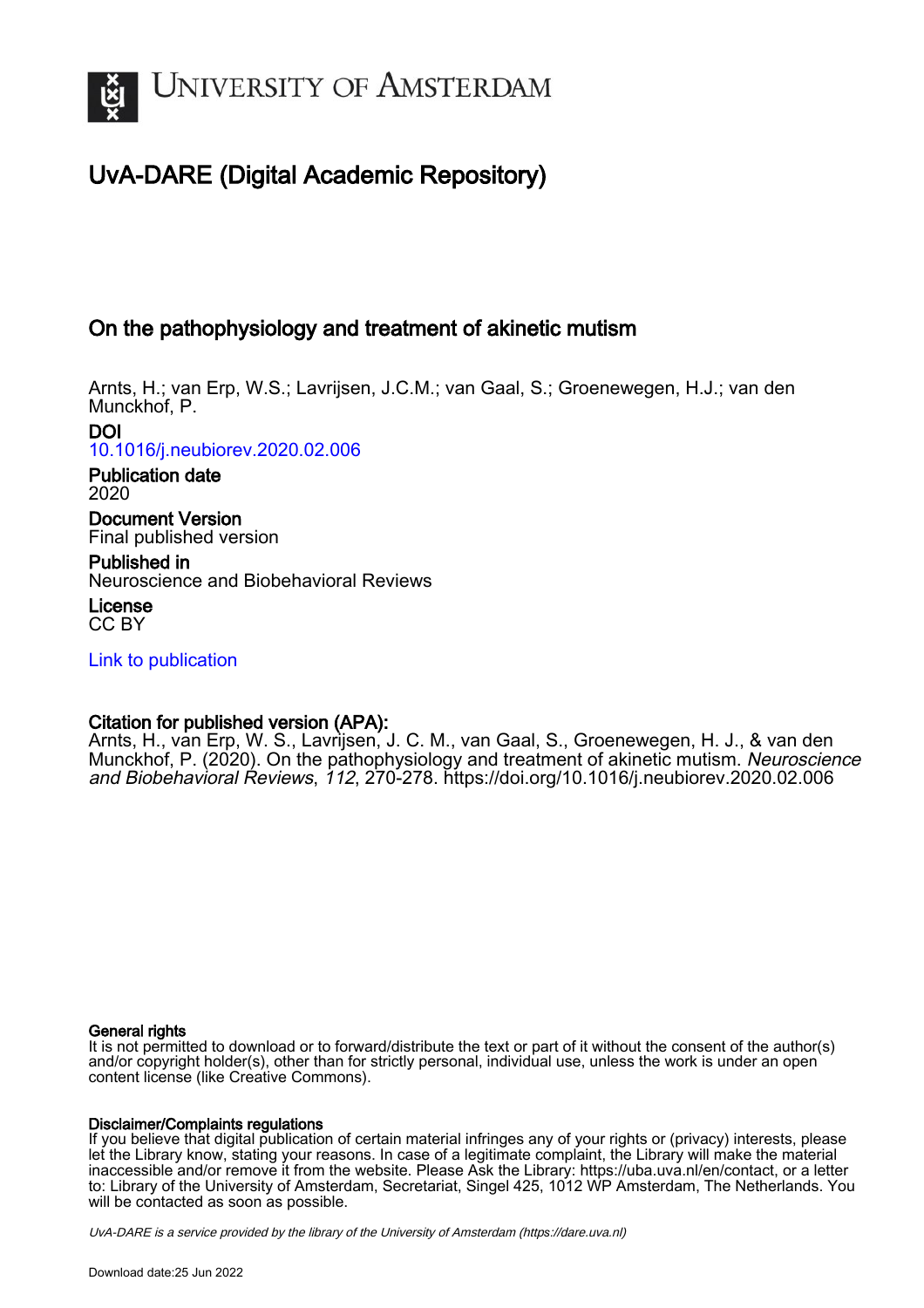Contents lists available at [ScienceDirect](http://www.sciencedirect.com/science/journal/01497634)

# Neuroscience and Biobehavioral Reviews

journal homepage: [www.elsevier.com/locate/neubiorev](https://www.elsevier.com/locate/neubiorev)



 $\frac{N}{2}$ 

# On the pathophysiology and treatment of akinetic mutism

Hisse Arnts $^{\rm a, \star}$  $^{\rm a, \star}$  $^{\rm a, \star}$ , Willemijn S. van Erp $^{\rm b, c}$  $^{\rm b, c}$  $^{\rm b, c}$ , Jan C.M. Lavrijsen $^{\rm b}$ , Simon van Gaal $^{\rm d}$  $^{\rm d}$  $^{\rm d}$ , H[e](#page-1-5)nk J. Groenewegen<sup>e</sup>, Pepijn v[a](#page-1-0)n den Munckhof<sup>a</sup>

<span id="page-1-0"></span><sup>a</sup> Department of Neurosurgery, Amsterdam University Medical Centers, Location Academic Medical Center, Amsterdam, the Netherlands

<span id="page-1-2"></span><sup>b</sup> Department of Primary and Community Care, Center for Family Medicine, Geriatric Care and Public Health, Radboud University Medical Center, Nijmegen, the

**Netherlands** 

<span id="page-1-3"></span><sup>c</sup> Coma Science Group, GIGA Consciousness, Université de Liège, Liège, Belgium

<span id="page-1-4"></span><sup>d</sup> Department of Psychology, University of Amsterdam, Amsterdam, the Netherlands

<span id="page-1-5"></span><sup>e</sup> Department of Anatomy and Neurosciences, Neuroscience Campus Amsterdam, Amsterdam University Medical Centers, Location VU University Medical Center,

Amsterdam, the Netherlands

### ARTICLE INFO

Keywords: Akinetic mutism Frontal-subcortical neurocircuitry Behavior Disorders of diminished motivation

# ABSTRACT

Akinetic mutism (AM) is a rare neurological disorder characterized by the presence of an intact level of consciousness and sensorimotor capacity, but with a simultaneous decrease in goal-directed behavior and emotions. Patients are in a wakeful state of profound apathy, seemingly indifferent to pain, thirst, or hunger. It represents the far end within the spectrum of disorders of diminished motivation. In recent years, more has become known about the functional roles of neurocircuits and neurotransmitters associated with human motivational behavior. More specific, there is an increasing body of behavioral evidence that links specific damage of functional frontalsubcortical organization to the occurrence of distinct neurological deficits. In this review, we combine evidence from lesion studies and neurophysiological evidence in animals, imaging studies in humans, and clinical investigations in patients with AM to form an integrative theory of its pathophysiology. Moreover, the specific pharmacological interventions that have been used to treat AM and their rationales are reviewed, providing a comprehensive overview for use in clinical practice.

# 1. Introduction

Akinetic mutism (AM) is a rare neurological disorder of impaired initiation and motivation for behavior. Patients with AM maintain an intact level of consciousness, attention, language, and sensorimotor capacity, but present with a simultaneous decrease in goal-directed behavior, and emotion.[\(Miller and Cummings, 2018](#page-8-0)) Since its initial description in 1941, AM has been associated with structural damage to a considerable variety of functional brain areas. The disorder has been described in patients with cerebrovascular disease, with obstructive hydrocephalus, with tumors in the region of the third ventricle, and in patients suffering from other conditions affecting structural components of frontal-subcortical circuits. As a result of the wide variety of these lesions, AM has previously been described as a 'syndrome with little localizing value'.([Skultety, 1968](#page-8-1)) Moreover, the disease is

associated with a characteristic clinical heterogeneity that makes it difficult to diagnose. However, in recent years significant advances have been made in the understanding of the neuroanatomy, neurophysiology, and chemoarchitecture of neurocircuits that are involved in the initiation and motivation of behavior. In parallel with these developments, an increasingly broad spectrum of neurologic and neuropsychiatric phenomenology is being recognized as interpretable in the context of dysfunction of motivational circuitry.[\(Miller and](#page-8-0) [Cummings, 2018](#page-8-0)) In addition, clear criteria for the assessment of patients with altered states of consciousness have been established, facilitating the distinction between conative disorders and, for example, the minimally conscious state.[\(Aspen Workgroup, 1995\)](#page-7-0) These advances provide the opportunity to formulate an integrative theory of the development of AM in the context of dysfunction of specific frontalsubcortical neurocircuits. In this review, we combine evidence from

E-mail address: [h.arnts@amc.uva.nl](mailto:h.arnts@amc.uva.nl) (H. Arnts).

<https://doi.org/10.1016/j.neubiorev.2020.02.006>

Received 28 February 2019; Received in revised form 3 January 2020; Accepted 5 February 2020 Available online 07 February 2020 0149-7634/ © 2020 The Authors. Published by Elsevier Ltd. This is an open access article under the CC BY license (http://creativecommons.org/licenses/BY/4.0/).

Abbreviations: ACC, anterior cingulate cortex; AM, akinetic mutism; CO, carbon monoxide; DA, dopamine; DS, dorsal striatum; GABA, gamma-aminobutyric acid; GPe, globus pallidus externus; GPi, globus pallidus internus; PFC, prefrontal cortex; SMA, supplementary motor cortex; SNc, substantia nigra pars compacta; VP, ventral pallidum; VS, ventral striatum; VTA, ventral tegmental area

<span id="page-1-1"></span><sup>⁎</sup> Corresponding author at: Department of Neurosurgery, Amsterdam University Medical Centers, location Academic Medical Center, Meibergdreef 9, 1105 AZ, Amsterdam, the Netherlands.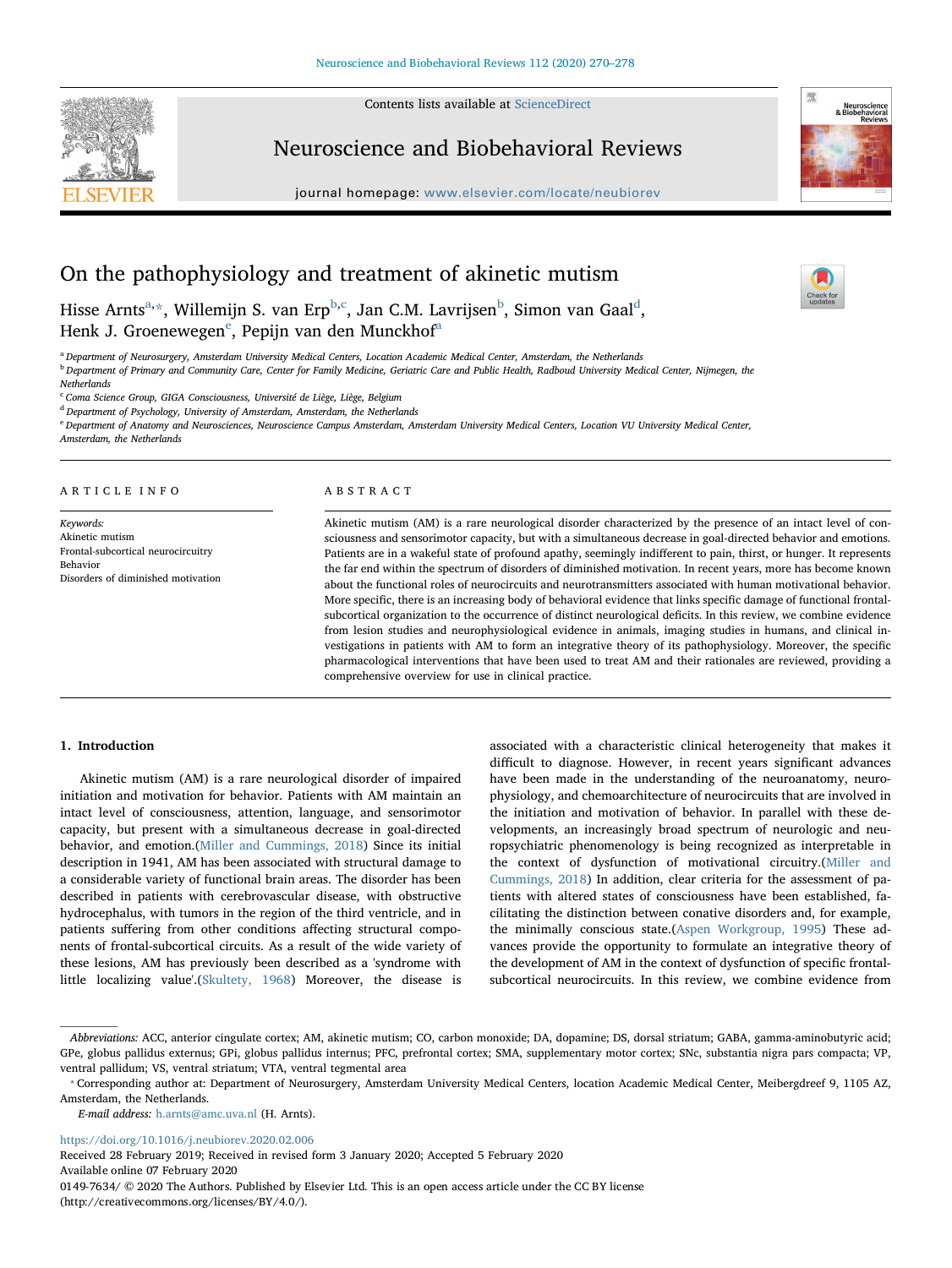recent animal and human studies in order to define the clinical consequences of frontal-subcortical disconnection and do an attempt to clarify the pathophysiology of AM. Subsequently, we review treatment strategies for patients with AM, and their rationale, with the aim to provide a comprehensive overview for use in clinical practice.

### 2. Definition of akinetic mutism

In search for the use of uniform nomenclature for disorders of altered consciousness, the American Congress of Rehabilitation Medicine (Aspen workgroup) has formulated specific neurobehavioral criteria for AM. In general, patients with AM show a lack of voluntary movement (akinesia) and absence of speech (mutism), though eye opening and spontaneous or environmentally induced visual tracking remain well maintained. Patients seem awake, but do not display affective reactions, do not initiate eating or drinking, and if speech occurs, it remains sparse. There is a great variety in associated neurological symptoms. ([Giacino et al., 2014](#page-8-2)) While some patients show a minimal degree of command following and verbalization, others remain largely apathetic and akinetic. In the spectrum for disorders of diminished motivation, AM seems to represent an extreme form of abulia (absence of willpower). AM has been described in both children as adults of both sexes, and, in general, has no correlations with previous medical or psychiatric conditions.([Cairns et al., 1941\)](#page-7-1) However, it may resemble other hyporesponsive conditions with a different underlying pathophysiology. The heterogeneity among patients with AM raises the possibility of misdiagnosing the condition with other diseases, such as psychiatric disorders, including catatonic schizophrenia, severe depression, conversion reaction, or other structural disorders, such as locked-in syndrome.[\(Fisher, 1989](#page-7-2); [Giacino, 1997](#page-8-3); [Nagaratnam et al., 2004](#page-8-4); [Shetty et al., 2009\)](#page-8-5) As a result of this heterogeneity, the term AM has sometimes been used too extensively and improperly in the literature. ([Kemper and Romanul, 1967](#page-8-6); [Nemeth et al., 1988](#page-8-7)) In general, patients with AM show variations of the same basic disorder: a state of diminished motor function, compromised speech, movement and facial expression, but with preservation of sensory functions and awareness. ([Giacino et al., 2014](#page-8-2))

While AM is associated with a failure to initiate spontaneous, voluntary responses, patients maintain the intrinsic capacity to move or speak.([Tibbetts, 2001](#page-9-0)) It might be a permanent condition after irreversible brain injury, though also be of temporary origin, if neurological recovery occurs, suggesting a considerable preservation of both speech and motor functions. The preservation of executive functions is also strikingly demonstrated in AM patients that experience a supposedly 'telephone effect', referring to unpredictable events, such as a ringing telephone or other verbal or environmental stimuli that cause a sudden restoration of speech and movement, possibly by a brain functioning on some sort of 'automatic pilot'.[\(Fisher, 1983](#page-7-3); [Yarns and Quinn, 2013\)](#page-9-1) These patients quickly loose these capacities when the stimulus ends. The severity of the akinesia and mutism usually impairs any relational exchange with others, and renders patients wheelchair-bound, and completely depended of nursing care. Furthermore, the akinesia and mutism usually complicate daily care and prevent the deployment of any rehabilitation interventions. Although AM patients are conscious, they appear to lack the vector to express pain or any inner feelings, if present, to the outside world, which is often devastating for their families. Up until today, little is known about the emotional and psychological state of AM. Previously, one patient with AM responded to the question of why she did not talk during her illness with the answer 'nothing ever came to mind', suggesting a complete absence of thinking or reasoning.[\(Damasio, 1994](#page-7-4)) It goes without saying that it remains important that the diagnosis of AM should be made only after careful judgment of accompanying signs and in the whole context of the clinical presentation.[\(Tibbetts, 2001](#page-9-0)) For instance, it must be distinguished from anarthria and apraxia of speech, conditions wherein there is an inability to speak, but in which attempts to communicate by gesture or

facial expression are often successful. Accompanying cognitive impairments, that are often inherent to the underlying brain injury, are usually clinically assessed by a subset of cognitive screening tests, such as the Mini Mental State Examination (MMSE) and the Montreal Cognitive Assessment test (MOCA), though the value of these neurobehavioral assessment tools is often limited, because of the inability of patients to speak or move.

# 3. Pathophysiology of akinetic mutism

Distinct neurocircuits have been described that provide the neural basis of motivation.([Kalivas and Barnes, 2019\)](#page-8-8) A wide variety of motivational deficits might develop after damage to frontal-subcortical structures that are involved in the translation of a motivational stimulus in a behavioral response. Along the way of the frontal-subcortical system, specific structures are found that are associated with the development of AM:

#### 3.1. The role of the anterior cingulate cortex (ACC) and striatum

#### 3.1.1. The ACC

The frontal lobes act as integrator of information, processing both input from the external sensory world and internal limbic system. ([Miller and Cummings, 2018](#page-8-0)) This function is reflected in the organization, physiology, and connections between areas of the frontal cortex and their afferent and efferent projections with the subcortical system. ([Haber, 2016\)](#page-8-9) The frontal cortex can be divided into several general functional regions: the orbital and medial prefrontal cortex (PFC), involved in emotions and motivation; the dorsolateral PFC, involved in higher cognitive processes or executive functions; the premotor areas, involved in different aspects of motor planning; and the motor cortex, involved in the execution of those plans. The development of symptoms of diminished motivation, lethargy, and a general loss of interest is closely related to lesions of different regions of the frontal cortex. However, there is converging evidence that the medial walls of the frontal lobes, particularly the anterior cingulate cortex (ACC), form a 'usual suspect' in the development of AM.[\(Darby et al., 2018;](#page-7-5) [Devinsky](#page-7-6) [et al., 1995;](#page-7-6) [Tibbetts, 2001\)](#page-9-0) The ACC has complex reciprocal connections with limbic structures and other parts of the frontal cortex and is thought to provide an interface between the decision-making process of the frontal lobe and the 'emotional' world of the limbic system. The ACC is responsible for learning and selecting high-level behavioral plans that provide the meaning behind and motivation for actions, and is thought to be essential in making a transition from early premotor processes to actual behavior.([Holroyd and Yeung, 2012](#page-8-10)) Moreover, it is thought to be crucial in the voluntary initiation of speech and vocalization through connections with brainstem periaqueductal grey that in turn connects with brainstem nuclei that innervate the muscles of articulation and phonation.[\(Jurgens, 2009;](#page-8-11) [Medford and Critchley, 2010](#page-8-12); [Shenhav et al., 2013](#page-8-13)) Damage to the ACC is known to be a primary cause for akinesia and mutism and has frequently been described in case-reports of patients with bleeding, stroke, or other types of severe brain injury.([Choudhari, 2004](#page-7-7); [Nemeth et al., 1988\)](#page-8-7) The most dramatic examples of akinesia and mutism follow bilateral lesions of the ACC, such as after bilateral damage to the vascular supply of the anterior cerebral artery territory.([Choudhari, 2004;](#page-7-7) [Freemon, 1971](#page-8-14); [Nagaratnam et al., 2004](#page-8-4); [Nemeth et al., 1988](#page-8-7)) Unilateral ACC lesions have also been described as a cause of AM, though these usually only produce a transient phase of motivational dysfunction followed by gradual recovery.[\(Damasio and Anderson, 1993](#page-7-8); [Tibbetts, 2001\)](#page-9-0) In a recent study, Darby et al., used a new lesion network mapping technique in MR-images of patients with AM and abulia and were able to show that patients with AM all experienced impairment of one specific network defined by connectivity to the ACC.([Darby et al., 2018\)](#page-7-5) However, extensive damage to the ACC has also been reported without the occurrence of disorders of diminished motivation. For example,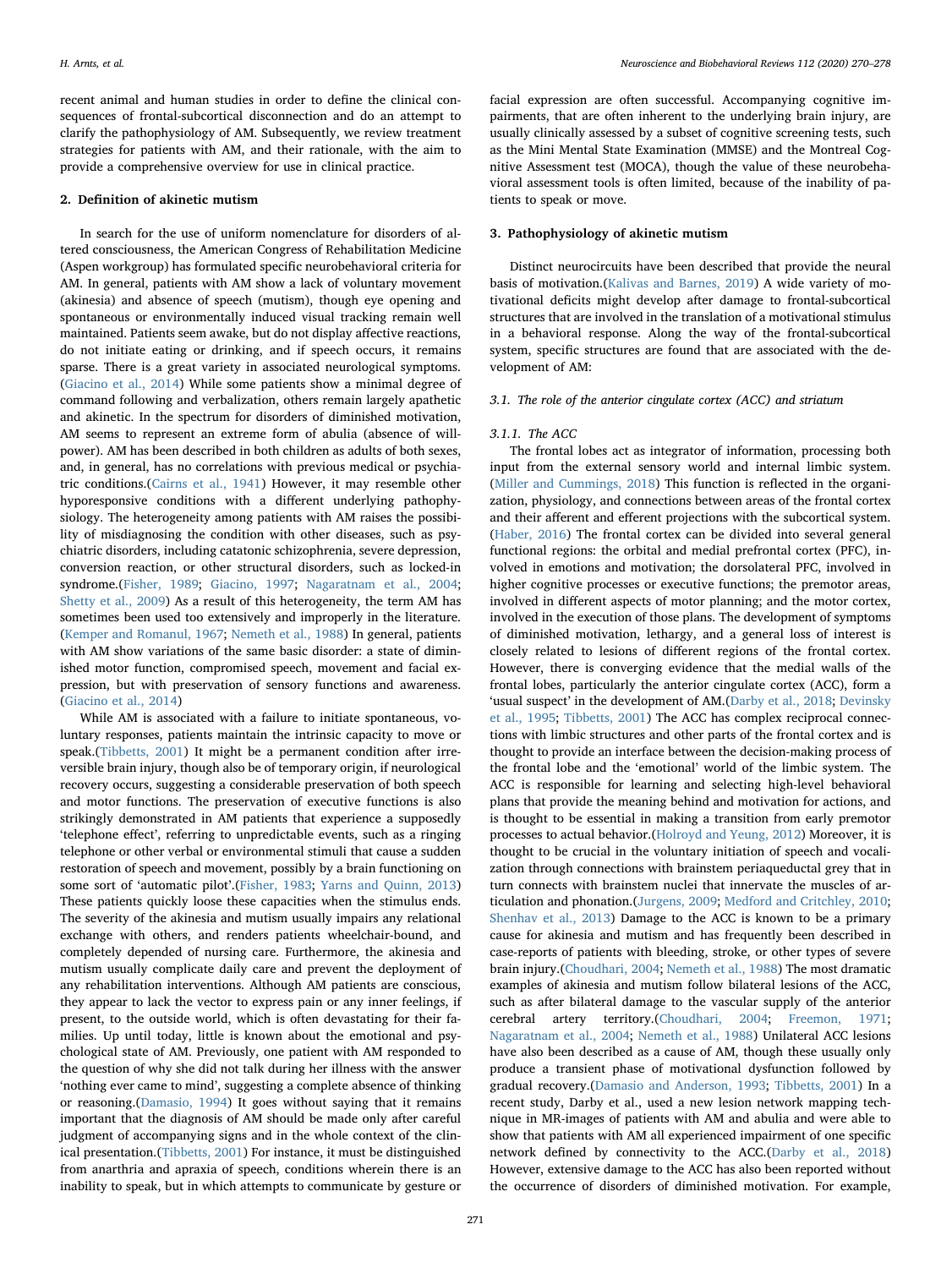patients failed to develop AM after therapeutic bilateral anterior cingulotomies.([Ballantine et al., 1967](#page-7-9); [Livingston, 1953\)](#page-8-15) Moreover, many patients with aneurysms of the anterior communication artery have undergone surgical ligation of both anterior cerebral arteries at the genu of the corpus callosum, which usually causes a stroke in the anterior cingulate gyrus, without suffering from AM.[\(Freemon, 1971](#page-8-14); [Meyers, 1951](#page-8-16)) Therefore, it remains uncertain whether ACC dysfunction alone is sufficient to result in a state of extreme sensory inattention and reduced behavioral output. It is known that the ACC is tightly linked with many other PFC areas, including most areas of the dorsal PFC, associated with cognitive control, and more posteriorly with motor control areas.([Haber, 2016](#page-8-9)) Most of the dramatic behavioral changes following ACC lesions are therefore thought to be associated with additional lesions, or impaired network functioning, in these adjacent areas of the frontal cortex.([Meador et al., 1986](#page-8-17); [Nemeth et al.,](#page-8-7) [1988\)](#page-8-7) Simultaneous impairment of both ACC and its connections with the supplementary motor area is known to produce more pronounced symptoms of akinesia and mutism, or even a qualitatively different state than those caused by ACC lesions alone.[\(Meador et al., 1986](#page-8-17); [Nemeth](#page-8-7) [et al., 1988](#page-8-7)).

#### 3.1.2. The striatum

Input from the frontal lobes terminates in the striatum ([Fig. 1\)](#page-3-0). The striatum comprises the caudate nucleus and putamen (dorsal striatum, DS) and nucleus accumbens (ventral striatum, VS). Connections from the frontal cortex are generally topographically organized in the striatum. Prefrontal areas project primarily to the VS, rostral caudate nucleus and putamen, while sensorimotor areas project more caudally, primarily to the putamen. While these distributions seem to form parallel and segregated cortico-basal ganglia circuits, there is extensive convergence of inputs from different functional regions in the brain. ([Groenewegen et al., 2017](#page-8-18); [Haber, 2016\)](#page-8-9) Overlap between the projections from the different (pre)frontal cortical areas with parietal, occipital, and temporal areas at the level of the striatum provides the anatomical substrate for interactions and integration of information between circuits that shape behavior. Of particular interest are the projections from the ACC to the ventromedial part of the striatum, including the shell region of the nucleus accumbens, which are particularly involved in 'cognitive coloring' of motivation.[\(Choi et al., 2017](#page-7-10); Duff[y, 2000](#page-7-11); [Heilbronner et al., 2016;](#page-8-19) [Kalivas and Barnes, 2019](#page-8-8)) The

<span id="page-3-0"></span>

latter part can be considered as a transition zone between the striatum and limbic structures, like the bed nucleus of the stria terminalis. ([Groenewegen et al., 2016](#page-8-20); [Haber and McFarland, 1999](#page-8-21)) Neurons in the nucleus accumbens shell not only project to 'classical' striatal targets like the pallidum and the substantia nigra, but also to preoptic and lateral hypothalamic areas and to mesencephalic areas beyond the substantia nigra.[\(Haber et al., 1990\)](#page-8-22) In this way, the ACC not only has direct subcortical projections to the periaqueductal grey (see above), but may also indirectly, i.e., via the ventromedial striatum, influence subcortical structures like the lateral hypothalamus and the mesencephalic tegmentum.[\(Kalivas and Barnes, 2019](#page-8-8))

Not surprisingly, the striatum has been implicated in several neurological disorders that are characterized by dysfunction of motivational processes, such apathy, depression, and AM. For instance, symmetrical bilateral destruction of the striatum is known to produce a picture of cognitive deterioration with absence of voluntary movements.([Hawke and Donohue, 1951\)](#page-8-23) Damage to the ventromedial striatum is known to produce anhedonia (loss of interest), as it is closely linked to reward valuation, decision-making, anticipation and motivation.([Der-Avakian and Markou, 2012](#page-7-12); [Kalivas and Barnes, 2019\)](#page-8-8) However, disorders of diminished motivation are more frequently associated with damage to the DS, in particular the caudate nucleus, which is a key structure involved in planning of actions and executive functions.[\(Levy and Dubois, 2006;](#page-8-24) [Monchi et al., 2006\)](#page-8-25) In a review of patients with focal lesions of the basal ganglia, abulia occurred with 18 of 64 (28 %) small and large caudate lesions, 15 of which were unilateral.[\(Bhatia and Marsden, 1994](#page-7-13)) Moreover, unilateral or bilateral lesions of the dorsal portion of the head of the caudate nucleus are associated with a severe form of apathy: athymhormia.([Habib, 2004](#page-8-26); [Habib and Poncet, 1988\)](#page-8-27) In both human and experimental animals, bilateral lesions, which include the head of the caudate nucleus, have also been associated with behavioral changes similar to AM.([Freemon,](#page-8-14) [1971;](#page-8-14) [Mendez et al., 1989](#page-8-28)) In a more recent case-report, Jang et al. used diffusion tensor tractography in a patient with slowly progressive detoriation from abulia to AM after traumatic brain injury and showed remarkable damage to the prefrontal-caudate tract.([Jang et al., 2017\)](#page-8-29) They hypothesized that degeneration of these circuits is responsible for the aggravation of abulia to AM with time. Paradoxically, other authors reported no evidence of disorders of diminished motivation after extensive bilateral damage to the caudate nucleus, so its role in the

> Fig. 1. Schematic overview of frontal-subcortical circuitry associated with motivation and possible site(s) of action of pharmacological interventions in AM. Purple arrows represent the direct pathway, blue arrows represent the indirect pathway, and green arrows represent dopaminergic pathways.  $AT = Atomoxetime$ ;  $BC = Bromocriptine$ ;  $DS/VS = dorsal$ striatum/ventral striatum; GPe/vp = globus pallidus externus/ventral pallidum; GPi/vp = globus pallidus internus/ ventral pallidum; LD = Levodopa; MP = Methylphenidate; SNc/vta = substantia nigra pars compacta/ventral tegmental area; stn = subthalamic nucleus; ZPD = Zolpidem.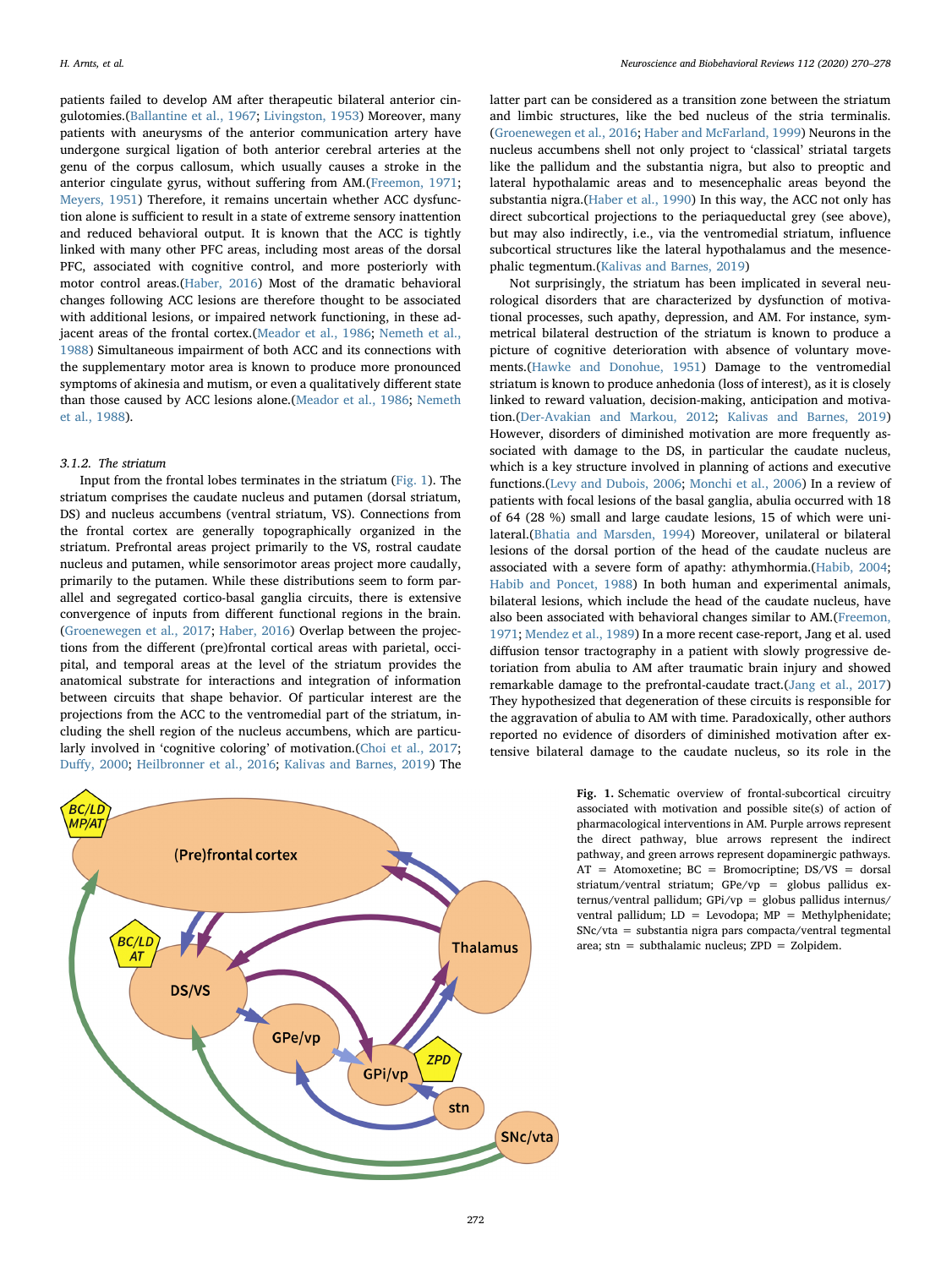development of AM remains uncertain.[\(Freemon, 1971;](#page-8-14) [Meyers, 1942\)](#page-8-30)

### 3.2. The role of mesolimbic and nigrostriatal dopaminergic pathways

The dopaminergic neurons, located in the ventral tegmental area (VTA) and substantia nigra pars compacta (SNc) in the midbrain play an important role in motivational neurocircuitry and modulate a broad range of behavioral and motor control processes.([Haber, 2014](#page-8-31), [2016\)](#page-8-9) Not surprisingly, damage to the dopaminergic neurons at their site of origin is a well-known cause of AM and the disease has frequently been reported after mesencephalic damage, such as in the case of stroke. ([Alexander, 2001](#page-7-14); [Kim and You, 2017](#page-8-32); [Nemeth et al., 1986](#page-8-33)) From the midbrain, the VTA projects to the nucleus accumbens of the VS and prefrontal cortex via the mesocortical limbic system. The neurons of the SNc, in turn, project to the caudate and putamen of the DS through the nigrostriatal pathway.([Haber, 2014](#page-8-31)) Pharmacological and dopamine (DA) depletion studies demonstrate a critical role for mesolimbic DA in motivational behavior.[\(Salamone and Correa, 2012\)](#page-8-34) While the role for nigrostriatal DA appears less dominant, both mesolimbic and nigrostriatal DA activity seems to be able to both gate input of sensory, motor, and incentive motivation-related signals to the striatum.[\(Horvitz, 2002\)](#page-8-35) Therefore, both pathways are important 'usual suspects' in the development of AM. It is widely known that lesions of these pathways that convey DA from the midbrain to specific regions of the forebrain are associated with the occurrence of behavioral deficits.([Beaulieu and](#page-7-15) [Gainetdinov, 2011](#page-7-15)) In the very first report of AM, Cairns et al., already associated the occurrence of AM to damage of fiber pathways alongside the third ventricle.([Cairns et al., 1941](#page-7-1)) In 1981, Ross and Stewart specified these pathways to be dopaminergic projections from midbrain to forebrain and described AM in a patient with disruption of these projections as result of a large hypothalamic tumor.[\(Ross and Stewart,](#page-8-36) [1981\)](#page-8-36) Lesion studies in animals further confirm the critical role of mesolimbic and nigrostriatal DA pathways in behavior. For instance, bilateral or unilateral blocking injections in the substantia nigra, VTA, or nigro-striatal tract within the medial forebrain bundle have been shown to cause dramatic behavioral deficits.([Ungerstedt, 1970,](#page-9-2) [1971\)](#page-9-3) Damage to any of these structures seem to result in a change in feeding, drinking, motor behavior, and in sensory and orienting functions in animals that seem equivalent to symptoms of AM in humans. These behavioral deficits could be reversed by administration of apomorphine, a direct dopamine agonist, and blocked by pre-treatment with spiroperidol, a dopamine receptor antagonist.([Ljungberg and](#page-8-37) [Ungerstedt, 1976;](#page-8-37) [Marshall and Gotthelf, 1979;](#page-8-38) [Marshall and](#page-8-39) [Ungerstedt, 1976\)](#page-8-39) AM can also arise following indirect disruption of dopamine pathways, such as in hydrocephalus.[\(Messert et al., 1966](#page-8-40); [Rebai et al., 2012\)](#page-8-41) Reduction of ventricular dilatation by ventricular drainage or lumbar puncture of cerebrospinal fluid is known to produce regression of symptoms, possibly by restoring the dopaminergic input from the midbrain projections.[\(Messert et al., 1966\)](#page-8-40) This finding was further investigated in experimental hydrocephalus models in rabbits that showed reductions in DA release in different brain structures after ventricular dilatation, particularly in the striatum, SNc, and medial portion of the nigrostriatal pathway.([Kondziella et al., 2008;](#page-8-42) [Tashiro](#page-9-4) [et al., 1997](#page-9-4))

## 3.3. The role of the basal-ganglia, thalamus, and their cortical projections

### 3.3.1. The pallidal complex

The pallidal complex includes the internal (GPi) and external segments (GPe) of the globus pallidus and ventral pallidum (VP). The GPi and GPe receive inputs from both the caudate nucleus and putamen (DS). The VP is a mixture of GPi and GPe elements and receives its input from the VS.[\(Haber, 2016\)](#page-8-9) The outputs from the GPi are to the thalamus, which then projects back to the cortex, forming part of the 'direct' cortico-basal ganglia circuit ([Fig. 1\)](#page-3-0). The GPe and parts of the VP project to the subthalamic nucleus (STN). The STN, in turn, provides inputs to the GPi. This pathway is considered the 'indirect' pathway. The STN also receives direct projections from different parts of the frontal cortex, which are referred to as the hyperdirect pathway. As a result of the high convergence from the striatum to the GPi, one GPi neuron receives input from many striatal projection neurons. There is considerable, converging evidence to consider the (ventral) striatopallidum as an interface between motivation and action, or as the site of conversion of motivational processes into behavioral output.[\(Habib,](#page-8-26) [2004\)](#page-8-26) Not surprisingly, pallidal damage has been associated with the occurrence of a wide variety of motivational disorders, such as AM. ([Habib, 2004](#page-8-26)) In 1989, Laplane et al., already described a lack of initiative, mental slowing, and obsessive-compulsive behavior in a number of cases that had sustained bilateral GP lesions and showed signs of frontal hypometabolism on PET-CT's.[\(Laplane et al., 1989\)](#page-8-43) Further imaging studies showed that bilateral lesions of the GP were associated with reduced blood flow in multiple frontal cortical regions, most prominently in the anterior parts of the frontal cortex, anterior cingulate and supplementary motor cortex.([Haaxma et al., 1993](#page-8-44)) A remarkable number of AM patients have been described after considerable, both unilateral and bilateral anatomical destruction of the GP.([Strub, 1989;](#page-8-45) [Ure et al., 1998](#page-9-5)) Noticeably, a significant proportion of these reports have been related to GP damage after carbon monoxide (CO) poisoning.([Cravioto et al., 1960](#page-7-16); [Mackintosh, 1965](#page-8-46); [Tengvar et al.,](#page-9-6) [2004;](#page-9-6) [Ure et al., 1998](#page-9-5)) These patients usually develop the disease after a lucid interval from days to weeks, but typically within approximately one month. Neuroimaging findings in these patients have shown that CO intoxication is characterized by necrosis, particularly at the level of the GP, possibly by the hypotensive effects of CO intoxication in the watershed territory of the arterial supply of the GP, or as a result of CO binding to its intrinsic high iron concentration.([Lo et al., 2007](#page-8-47)) While the caudate nucleus, putamen, and thalamus are occasionally affected in CO poisoning, they are involved to a much lesser extent than the GP. Specific neuroimaging studies have repeatedly demonstrated significant hypoperfusion in frontal regions and anterior cingulate cortices in patients with CO poisoning and GPi lesions. However, while the GP seems to play a distinctive role in behavioral mechanisms, bilateral pallidotomies performed for the treatment of movement disorders did not produce AM.([De Bie et al., 2002](#page-7-17)) The complex role of the different (sub) portions of the GP in motivation for behavior remains subject of ongoing research in animals and humans.[\(Saga et al., 2017](#page-8-48))

#### 3.3.2. The thalamus

The thalamus is a critical component of frontal-subcortical circuitry. Each functional region of the frontal cortex is innervated by specific areas of the thalamus. Due to its central position in the frontal-subcortical system, the thalamus has an important role in the synchronization of motivation and behavior, because it integrates information between different functional regions.[\(Haber and Calzavara, 2009](#page-8-49)) Afferent projections from the frontal regions project through the basal ganglia to distinctive regions of the ventral anterior (VA), midline/intralaminar and mediodorsal thalamus, which are known to be involved in goal-directed behavior.([Tekin and Cummings, 2002](#page-9-7)) Different parts of the thalamus then project back to different regions of the cortex and basal ganglia. For instance, the intralaminar nuclei, including the centromedian, parafascicular nuclei, central medial, paracentral, and central lateral nuclei project to the orbitofrontal and mediofrontal cortex, motor and premotor cortex, and GPi, while the mediodorsal nucleus projects to the prefrontal cortex and VP.([Van der Werf et al., 2002\)](#page-9-8) In addition, the thalamus sends a massive, topographically organized projection directly back to the striatum. A variety of behavioral changes and deficits, such as apathy, disinhibition syndromes, and personality changes have been described after damage to specific regions of the thalamus. AM has particularly been described after paramedian territory infarction.[\(Castaigne et al., 1981](#page-7-18); [Segarra, 1970](#page-8-50); [van Domburg](#page-9-9) [et al., 1996](#page-9-9)) Infarcts in the paramedian territory mainly involve the mediodorsal and intralaminar nuclei.([Carrera and Bogousslavsky,](#page-7-19)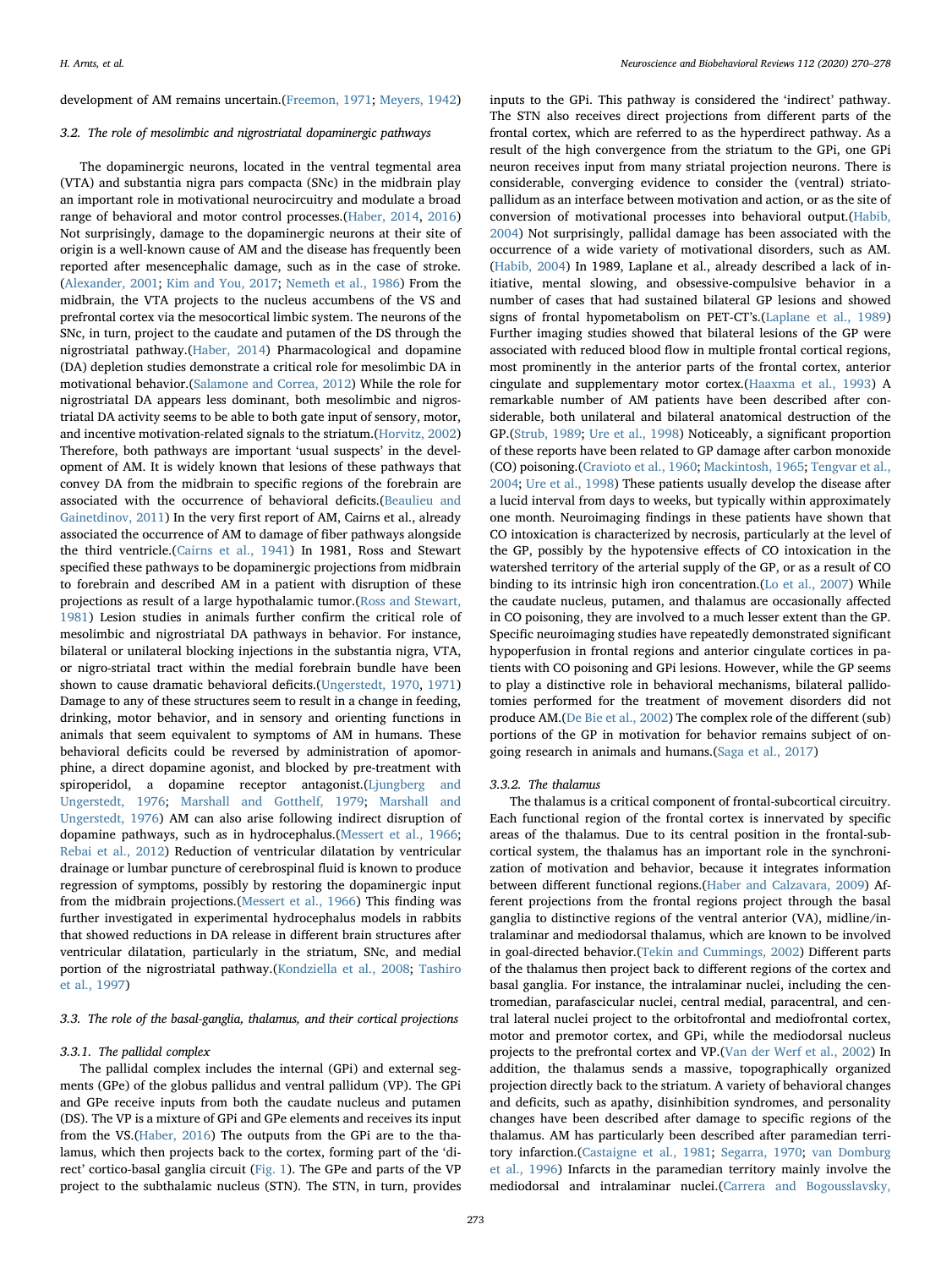[2006\)](#page-7-19) The classic features of acute paramedian infarcts include a decreased level of consciousness, vertical gaze paresis, and cognitive impairment. However, akinesia, mutism, and reduced spontaneous activity become apparent when the decreased level of consciousness resolves. Moreover, other behavioral deficits may develop after thalamic stroke, such as personality changes with disinhibited behavior, apathy, loss of self-activation, and amnesia, depending on slight anatomical variations in thalamic vascular supply and nuclei involved. ([Bogousslavsky et al., 1991](#page-7-20); [Engelborghs et al., 2000](#page-7-21); [Habib, 2004\)](#page-8-26) Though descriptions of disorders of diminished motivation after damage to the anterior territory of the thalamus seems to be rare, it is known that anterior involvement is also associated with a variety of behavioral changes. [\(Carrera and Bogousslavsky, 2006](#page-7-19)) In studies on cats and monkeys, bilateral lesions of the anterior nucleus of the thalamus have produced symptoms similar of an akinetic state.([Freemon,](#page-8-14) [1971;](#page-8-14) [Meyer and Hunter, 1952](#page-8-51)) Moreover, Carota et al. described a patient with AM after bilateral thalamo-polar artery stroke and damage to the anterior nuclei of the thalamus.([Carota et al., 2014\)](#page-7-22) While these observations suggests that different thalamic nuclei are fundamental relays associated with motivation and purposeful behavior, bilateral lesions in both dorsomedial and anterior thalamic nuclei inflicted for the treatment of psychiatric disorders have not produced AM, which questions the role of these structures in the development the disease. ([Spiegel et al., 1953](#page-8-52))

In essence, the feedforward parallel organization of the above-described frontal-subcortical circuits creates the anatomical framework for the integration and transformation of information from different functional regions of the cerebral cortex.([Haber, 2016\)](#page-8-9) Goal-directed behavior is the end-result of complex information integration from limbic, cognitive, and motor domains within this frontal-subcortical system. All structures within this system (described in I, II, IIIa and IIIb) need to work in concert with each other to process the complex chain of events that produce goal-directed behavior. Removing a single element of this frontal-subcortical orchestra can severely affect the drive for actions, including emotions, motivation, and cognition. This explains why damage to different parts of (pre)frontal and subcortical structures has been demonstrated to lead to similar behavioral or cognitive deficits, such as severe combined akinesia and mutism.

#### 4. Treatment of akinetic mutism

The treatment of transient or chronic AM remains difficult and reports in the literature on possible treatment strategies, optimal doses, and duration of treatment are limited. It is obvious that the first step in the treatment of AM remains the resolution of its underlying cause. However, if AM represents a more permanent clinical state after severe brain injury, a variety of drugs can be administered to diminish or resolve dysfunction of motivational neurocircuitry. Several drugs have been reported in the literature to have an effect on patients with AM.

# 4.1. Dopamine agonist therapy

The first report on the use of DA agonists in AM was described by Ross and Stewart.[\(Ross and Stewart, 1981](#page-8-36)) Increasing doses of Bromocriptine, a DA agonist, were administered to a patient with AM after revision surgery for a third ventricle tumor, resulting in a spectacular improvement in both motor function and behavior. Ross and Stewart hypothesized that bypassing the damaged ascending mesolimbic and nigrostriatal dopaminergic pathways with direct DA agonists, acting at the dopaminergic target areas, i.e., the striatum and or the (pre)frontal cortex must have resulted in the direct improvement of akinesia and mutism. Other authors have also extensively reported on the positive effects of Bromocriptine in both AM and other motivational deficits after brain injury since.([Anderson, 1992;](#page-7-23) [Powell et al., 1996\)](#page-8-53) Bromocriptine is a highly selective D2 DA receptor agonist. The highest levels of D2 dopamine receptors are found in the striatum, the nucleus

accumbens, and the olfactory tubercle. D2 receptors are also expressed at significant levels in the substantia nigra, VTA, and are present in both the prefrontal and cingulate cortex, providing rich anatomical substrates for drug-interactions in AM. It is thought that Bromocriptine changes the regulation of inhibitory signalling through these D2-expressing receptors, improving activity in frontal regions through alternation of top-down control of behavior and control of selective attention. However, it is most likely that Bromocriptine especially alters complex frontal-subcortical signalling in the striatum through its high D2 distribution there.[\(Beaulieu and Gainetdinov, 2011](#page-7-15); [Keeler et al.,](#page-8-54) [2014\)](#page-8-54) Recently, Yang et al. demonstrated a specific reduction in striatal dopaminergic uptake in a patient with acute AM and showed return to normal levels at the 6-month follow-up with complete resolution of clinical symptoms.([Yang et al., 2007\)](#page-9-10) Since there is a characteristic dose-dependency for Bromocriptine, it seems that a certain 'threshold' of D2 receptor occupancy must be reached to restore the associated frontal lobe dysfunction and motivational deficits in AM. Some authors have hypothesized that this dose-dependency can be explained by the low ratio of D2 receptors in the prefrontal and anterior cingulate cortex compared with D1 receptors.[\(Crismon et al., 1988;](#page-7-24) [Hall et al., 1994\)](#page-8-55) Ldopa, a presynaptic DA agonist works on both D1 and D2 receptors of (pre)frontal regions and the striatum and is also known to result in neurological recovery in AM patients.([Combarros et al., 2000](#page-7-25); [Deborah](#page-7-26) [et al., 2017\)](#page-7-26) However, dopaminergic treatment remains experimental. At present, a clinically important use of dopaminergic agonists, such as L-dopa, is countering behavioral deficits thought to be associated with lowered levels of DA metabolites and concomitant frontal lobe dysfunction in patients with traumatic brain injury.[\(Chew and Zafonte,](#page-7-27) [2009;](#page-7-27) [Diaz-Arrastia et al., 2014](#page-7-28))

# 4.2. Treatment with methylphenidate and atomoxetine

In addition to DA agonists, AM has been treated with drugs that alter both noradrenaline and DA levels in the brain, such as Methylphenidate and Atomoxetine. In 1958, Daly and Love successfully treated AM with Methylphenidate.([Daly and Love, 1958](#page-7-29)) Methylphenidate is thought to increase the synaptic concentration of both DA and noradrenaline by blocking the DA and noradrenaline transporter.(Leonard et al., 2004) Methylphenidate specifically increases both prefrontal and striatal levels of DA and noradrenaline, which may account for the re-activation of frontal (sub)cortical circuitry and restorative effects of the drug in patients with disorders of diminished motivation and initiation.([Berridge et al., 2006](#page-7-30); [Volkow et al., 2001](#page-9-11)) In 2010, Kim and You described a case of a patient with AM after bilateral frontal lobe injury that clinically responded to increasing doses of Atomoxetine.[\(Kim et al., 2010\)](#page-8-56) In contrast to Methylphenidate, Atomoxetine is mainly associated with an increase in extracellular concentrations of noradrenaline and DA in the prefrontal cortex and likely does not alter DA levels in the striatum.([Bymaster et al., 2002](#page-7-31)) However, the re-activation of prefrontal cortical areas may have a strong widespread effect on connectivity and impact other parts of the frontal-subcortical system involved in the regulation of dopaminergic neurotransmission.[\(Easton](#page-7-32) [et al., 2007;](#page-7-32) [Taber et al., 1995\)](#page-8-57) Furthermore, Atomoxetine has been associated with improvements of cognitive functions and attentional processes and has gained considerable attention from the clinical community for treating frontal lobe symptoms after traumatic brain injury.([Arnsten, 1998;](#page-7-33) [Bymaster et al., 2002](#page-7-31); [Chew and Zafonte, 2009](#page-7-27); [Diaz-Arrastia et al., 2014](#page-7-28); [Gamo et al., 2010](#page-8-58); [Watanabe et al., 1995\)](#page-9-12)

# 4.3. 'Awakenings' after zolpidem

Zolpidem is a non-benzodiazepine short-acting allosteric agonist of the a1 receptor subtype of the gamma aminobutyric acid receptor complex (GABA) with well-established sleep-promoting properties. ([Gosseries et al., 2014\)](#page-8-59) Zolpidem is known to produce a paradoxical 'awakening' effect in patients with AM, though its effects are short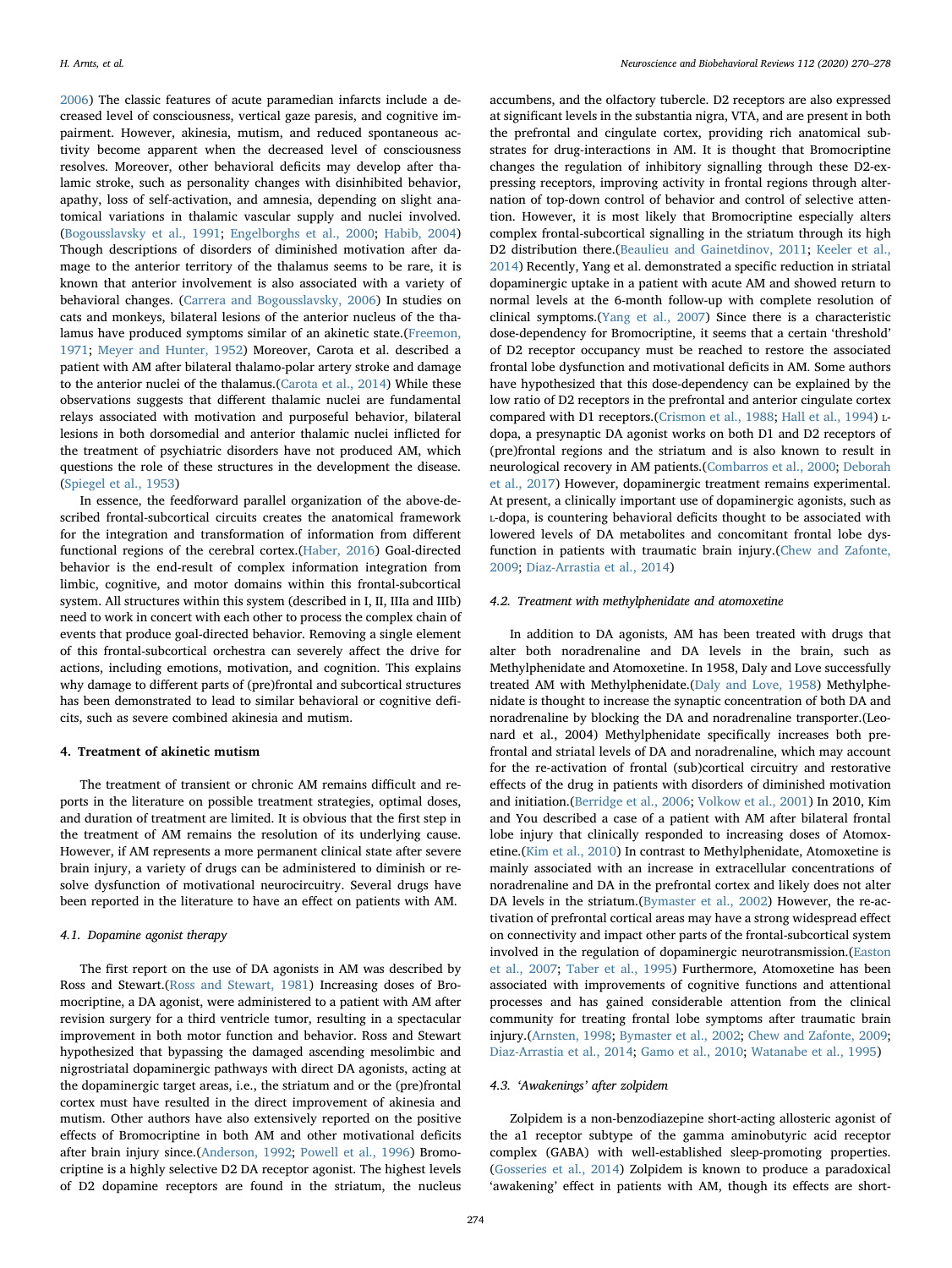lasting and patients show a significant 'wearing-off' phenomenon. ([Brefel-Courbon et al., 2007\)](#page-7-34) Temporary neurological recovery after Zolpidem has also been reported in a small and specific subset of other patients with severe brain injury, especially in those with disorders of consciousness.([Bomalaski et al., 2017;](#page-7-35) [Clauss et al., 2000](#page-7-36)) It has been suggested that the paradoxical effects of Zolpidem could be attributable to the modulation of subcortical connectivity, particularly at the level of the GP.(Schiff[, 2010](#page-8-60)) According to Schiff et al., severe brain damage to cortical and/or subcortical structures might cause the striatum to fail to inhibit the inhibitory outflow of the GPi to the thalamocortical system. This general loss of active inhibition from the striatum causes a pathological 'hyperactive' GPi that, in turn, results in increased thalamic inhibition and thereby disturbs anterior forebrain signalling. These changes result in a reduction of spontaneous behavior or even loss of consciousness. This 'downstate' might also be responsible for the loss of initiation and motivation for behavior in AM. Zolpidem is thought to have a direct disinhibiting influence on these pathological GPi outflow signals, thereby re-activating the thalamocortical system and restoring anterior forebrain signalling. A part of this hypothesis is confirmed in several animal studies in which specific injections of Zolpidem in the GP has been shown to lead to a decrease in firing rate of GP neurons and changes in motor behavior of rats.([Chen et al., 2004](#page-7-37); [Crone et al., 2017\)](#page-7-38) In contrast, local application of a GABAa receptor antagonist increased the firing rate of GP neurons.[\(Galvan et al., 2005\)](#page-8-61) Interestingly, Xue et al. found that application of a GABAa antagonist induced stronger excitatory effects in the GP of rats with a previous chemically induced lesion.([Xue et al., 2010](#page-9-13)) They suggested that this phenomenon could be mediated by the expression of more postsynaptic GABAa receptors or by the increased release of GABA from striatopallidal and/or pallido-pallidal terminals in an injured GP. This observation might be translated to patients with AM in which post-injury subcortical upregulation of GABAa receptors and change of GABA release might be responsible for the paradoxical reaction to Zolpidem administration. However, basal GABAergic control of (sub)cortical structures, including the GP, might be more heterogeneous than what was previously thought and Zolpidem's actions in AM might be following a far more complex mechanism than proposed by Schiff et al. ([Brown and McKenna, 2015](#page-7-39); [Crone et al., 2017\)](#page-7-38) After all, the model seems insufficient to capture the whole pathophysiological spectrum of AM, since it seems to disregard the relationship with focal GPi lesions and AM (as described in IIIa), which would theoretically, and paradoxically, result in GPi inactivity.

Another, more conceptual, hypothesis on Zolpidem action in patients with severe brain injury is that of 'neural dormancy' or 'diaschisis'. ([Demirtas-Tatlidede et al., 2013](#page-7-40)) It is thought that a neuroprotective 'dormancy' mechanism originates after severe brain injury, resulting in a temporary rise in GABA levels to reduce and suppress brain activity and excitotoxicity to facilitate the recovery of brain tissue and prevent more neuronal loss. This neuroprotective GABA mechanism may still be present in the chronic phase after brain injury, preventing the functional activity of brain regions associated with initiation and motor behavior. In this view, the paradoxical effect of Zolpidem could be explained by a high specific GABAa action of vital, though dormant 'down-regulated' brain regions. A wide variety of structures maintain a high density of GABAa a1 subunits, such as the substantia nigra, basal forebrain, thalamic reticular nucleus, and lamina IV of sensorimotor cortical regions, making them rich input and output structures for the GABAergic effects of Zolpidem.([Dennis et al., 1988](#page-7-41); [Pinault, 2004\)](#page-8-62) Finally, severe brain injury might also cause neural activity to lose its power of complex information integration, resulting from hypersynchronization among the neuronal population. It is thought that the brain enters a state of pathological hypersynchronization after severe brain injury, which is temporarily restored by GABA a1 sensitive desynchronization through Zolpidem.[\(Hall et al., 2010;](#page-8-63) [Williams et al.,](#page-9-14) [2013\)](#page-9-14)

#### 5. Discussion

The function of the frontal lobes as an integrator of information related both to the external sensory world and internal limbic system, and its role in motivation and processing of motor reactions, makes this region and its subcortical connections critically important in understanding the pathophysiology of AM.[\(Miller and Cummings, 2018\)](#page-8-0) There are several structures in the brain that are 'usual suspects' in the development of AM, most prominently the ACC, but also the striatum, GPi, and medial thalamus. Injury to any of these single structures seems to be able to disrupt the processing and integration of information within the frontal-subcortical circuit, resulting in AM. Since different frontal-subcortical circuits integrate information from anatomically disparate, but functionally related brain regions, a broad range of structural lesions to different parts of the frontal-subcortical circuit results in the development of a similar state of extreme sensory inattention. This corroborates the fact that AM has been described following a wide variety of lesions throughout the brain with a special role for the 'way stations' in the above-described (pre)frontal basal-gangliathalamocortical circuits. However, within this computational network, it remains obscure what exact proportion each of these single structures contribute to the general, broad AM condition. A synthesis of lesion studies in animals, imaging studies in humans, and clinical investigations in patients with AM suggests that AM arises as a result of loss of an 'energizing factor' in the frontal-subcortical system. The (pre)frontal cortex, in particular the ACC, may be considered the 'battery' that contributes to motivational control, and facilitates neural processes underlying behavior.[\(Holroyd and Yeung, 2012;](#page-8-10) [Kouneiher et al., 2009\)](#page-8-64) Damage to the (pre)frontal cortex may result in the withdrawal of this energizing factor following disconnection of frontal regions from their associated striatal parts or following specific neurotransmitter deficiencies, eventually resulting in the development of AM.[\(Habib, 2004](#page-8-26); [Holroyd and Yeung, 2012,](#page-8-10) [2011\)](#page-8-65) Loss of this 'battery' function might also be the result of more distal injury or dysfunction of any of the components of the nigrostriatal or mesolimbic pathways, impairing dopaminergic input to frontal regions and the striatum. Subsequently, the loss of neurotransmitter input to the striatum is thought to result in disinhibition of the GPi neurons, which become tonically active, exerting a powerful inhibiting influence on their thalamic targets.[\(Schi](#page-8-60)ff, [2010\)](#page-8-60) This negative influences frontal activity and forms a reinforcing negative loop that impairs both spontaneous motor behavior and speech, forming the basis of persisting AM. In addition to the wellknown role of cortico-basal ganglia circuits in the initiation and execution of behavior, it is now thought that there are also specific circuits that are involved in proactive and reactive inhibition of behavior. ([Jahanshahi et al., 2015](#page-8-66)) Motivational processes emerge from a competition process between these execution and inhibition systems that act in parallel within the frontal-subcortical circuit.[\(Leblois et al., 2006](#page-8-67); [Piron et al., 2016](#page-8-68)) Clinical manifestations of other basal ganglia-related disorders, such as Parkinson's disease, Tourette syndrome, and obsessive-compulsive disorder are already thought to be related to imbalances between these dual systems. Theoretically, AM may also be the result of a severe imbalance between these systems, and may be caused by a damage-induced dominant over-inhibition of behavioral processes.

A variety of pharmacological interventions may be used in the treatment of AM. Developing a rational pharmacologic approach to akinetic mutism does not only depend upon knowledge of what brain structures are affected, but also which neurotransmitter systems are involved.[\(Ross and Stewart, 1981](#page-8-36)) Most reports have been written about the effects of DA agonists, such as Bromocriptine, and Levodopa. This treatment may be considered when there is specific damage to the (pre)frontal cortex, damage to the midbrain or specific dysfunction of the DA conveying pathways. However, the effects of DA agonists are usually dose-dependent, subacute and only become evident after a couple days of treatment. Therefore, it is justified to start with a short trial of 10 mg Zolpidem, since a positive effect can be registered almost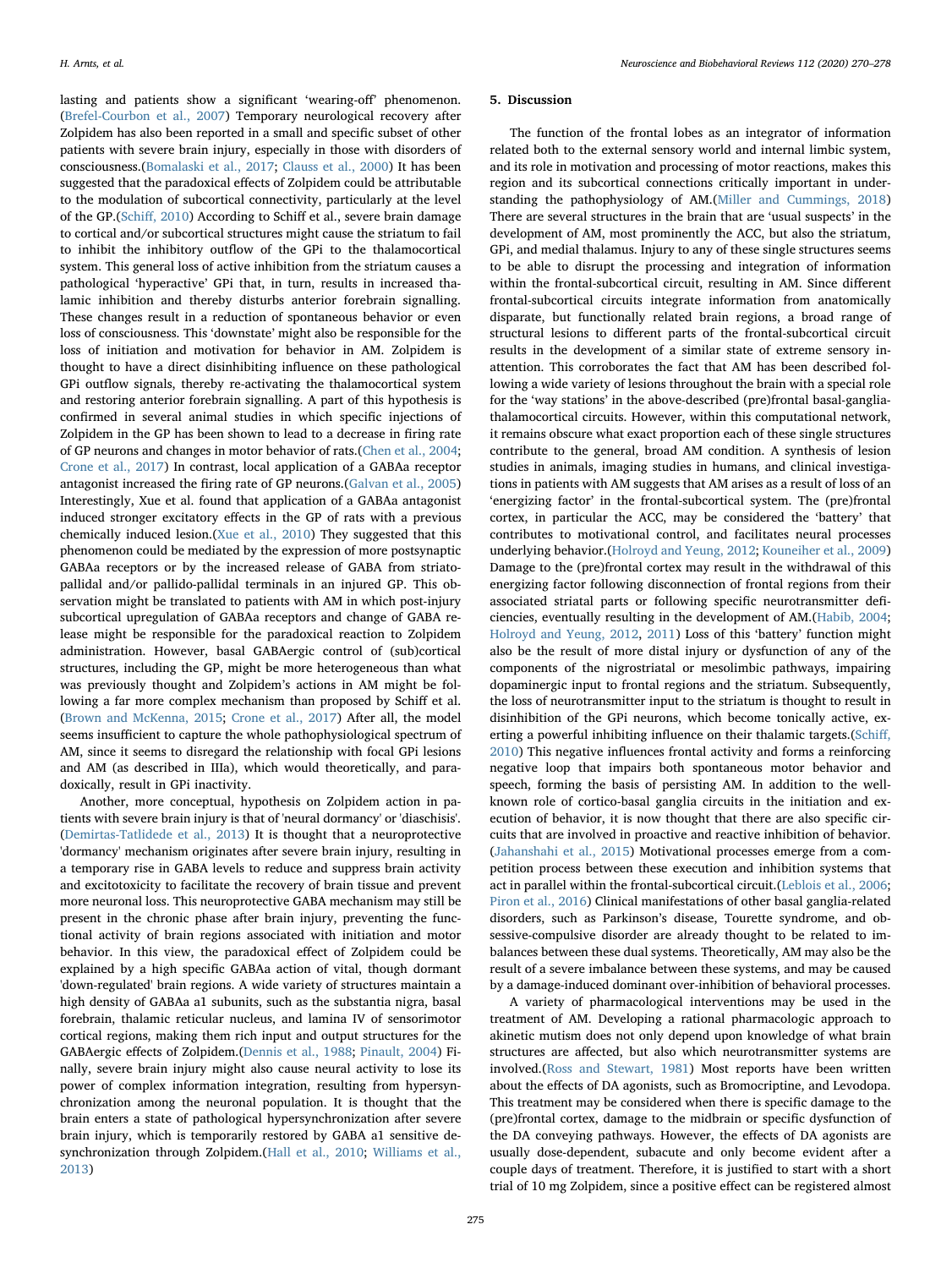instantly, with the use of a single dose. If there is no effect, it is conceivable to start a trial of Bromocriptine, Levodopa or drugs that affect both dopaminergic and noradrenergic transmission, such as Methylphenidate, or Atomoxetine. However, it is important to remember that most studies in patients with AM were performed without formal behavioral assessments, blinding and medication free intervals, possibly causing bias of treatment. Currently, a wide variety of other pharmacological interventions are studied to treat a diverse set of symptoms of frontal lobe dysfunction associated with severe brain injury, such as amantadine and cholinesterase inhibitors.([Chew and Zafonte, 2009](#page-7-27); [Diaz-Arrastia et al., 2014\)](#page-7-28) Most drugs are currently undergoing phase II or phase III clinical evaluation for which results are pending, and their specific effects in patients with AM remain unknown. Therefore, treatment remains experimental, and not without any consequences. Long-term treatment with DA agonist is fraught with significant potential adverse effects, including disabling dyskinesia. Moreover, dopaminergic and GABAergic drugs can induce significant side-effects in AM patients and have to be carefully considered and selected.([Jeon](#page-8-69) [et al., 2017](#page-8-69))

#### 6. Conclusion

AM is a rare, but severe neurological disorder. Patients with AM lack the motivating vector for the expression of spontaneous motor behavior and speech. It results in near-complete dependence on others for the most basic activities of daily life, invariably leading to nursing home admission. AM seems to arise as a result of a severe imbalance in the integration of information within the frontal-subcortical loop. The disorder may arise after brain damage, through a lack of an 'energizing factor' for expressing spontaneous behavior, or through damage-associated over-inhibition of behavior. The numerous structures and the many neurotransmitters, receptors, and modulators involved in this frontal-subcortical system account for the observation that lesions in different brain regions may have similar behavioral effects and that a variety of medications may have similar effects on behavioral disturbances. A series of pharmacological interventions, depending on individual pathophysiology, may be administered to patients in order to restore the imbalance in motivational neurocircuitry. Future studies, with more patients, specific neuroimaging procedures, neuropsychological evaluations, and placebo-controlled administration of drugs seem necessary to clarify the frontal-subcortical dysfunction in this enigmatic disease.

## Funding

This research did not receive any specific grant from funding agencies in the public, commercial, or not-for-profit sectors.

#### References

- <span id="page-7-14"></span>[Alexander, M.P., 2001. Chronic akinetic mutism after mesencephalic-diencephalic in](http://refhub.elsevier.com/S0149-7634(19)30144-7/sbref0005)[farction: remediated with dopaminergic medications. Neurorehabil. Neural Repair](http://refhub.elsevier.com/S0149-7634(19)30144-7/sbref0005) [15, 151](http://refhub.elsevier.com/S0149-7634(19)30144-7/sbref0005)–156.
- <span id="page-7-23"></span>[Anderson, B., 1992. Relief of akinetic mutism from obstructive hydrocephalus using](http://refhub.elsevier.com/S0149-7634(19)30144-7/sbref0010) [bromocriptine and ephedrine. Case report. J. Neurosurg. 76, 152](http://refhub.elsevier.com/S0149-7634(19)30144-7/sbref0010)–155.
- <span id="page-7-33"></span>[Arnsten, A.F., 1998. Catecholamine modulation of prefrontal cortical cognitive function.](http://refhub.elsevier.com/S0149-7634(19)30144-7/sbref0015) [Trends Cogn. Sci. \(Regul. Ed.\) 2, 436](http://refhub.elsevier.com/S0149-7634(19)30144-7/sbref0015)–447.
- <span id="page-7-0"></span>[Aspen Workgroup, 1995. Recommendations for use of uniform nomenclature pertinent to](http://refhub.elsevier.com/S0149-7634(19)30144-7/sbref0020) [patients with severe alterations in consciousness. American Congress of](http://refhub.elsevier.com/S0149-7634(19)30144-7/sbref0020) [Rehabilitation Medicine. Arch. Phys. Med. Rehabil. 76, 205](http://refhub.elsevier.com/S0149-7634(19)30144-7/sbref0020)–209.
- <span id="page-7-9"></span>[Ballantine Jr, H.T., Cassidy, W.L., Flanagan, N.B., Marino Jr, R., 1967. Stereotaxic](http://refhub.elsevier.com/S0149-7634(19)30144-7/sbref0025) [anterior cingulotomy for neuropsychiatric illness and intractable pain. J. Neurosurg.](http://refhub.elsevier.com/S0149-7634(19)30144-7/sbref0025) [26, 488](http://refhub.elsevier.com/S0149-7634(19)30144-7/sbref0025)–495.
- <span id="page-7-15"></span>[Beaulieu, J.M., Gainetdinov, R.R., 2011. The physiology, signaling, and pharmacology of](http://refhub.elsevier.com/S0149-7634(19)30144-7/sbref0030) [dopamine receptors. Pharmacol. Rev. 63, 182](http://refhub.elsevier.com/S0149-7634(19)30144-7/sbref0030)–217.
- <span id="page-7-30"></span>[Berridge, C.W., Devilbiss, D.M., Andrzejewski, M.E., Arnsten, A.F., Kelley, A.E.,](http://refhub.elsevier.com/S0149-7634(19)30144-7/sbref0035) [Schmeichel, B., Hamilton, C., Spencer, R.C., 2006. Methylphenidate preferentially](http://refhub.elsevier.com/S0149-7634(19)30144-7/sbref0035) [increases catecholamine neurotransmission within the prefrontal cortex at low doses](http://refhub.elsevier.com/S0149-7634(19)30144-7/sbref0035) [that enhance cognitive function. Biol. Psychiatry 60, 1111](http://refhub.elsevier.com/S0149-7634(19)30144-7/sbref0035)–1120.
- <span id="page-7-13"></span>[Bhatia, K.P., Marsden, C.D., 1994. The behavioural and motor consequences of focal](http://refhub.elsevier.com/S0149-7634(19)30144-7/sbref0040)

[lesions of the basal ganglia in man. Brain 117 \(Pt 4\), 859](http://refhub.elsevier.com/S0149-7634(19)30144-7/sbref0040)–876.

- <span id="page-7-20"></span>[Bogousslavsky, J., Regli, F., Delaloye, B., Delaloye-Bischof, A., Assal, G., Uske, A., 1991.](http://refhub.elsevier.com/S0149-7634(19)30144-7/sbref0045) [Loss of psychic self-activation with bithalamic infarction. Neurobehavioural, CT, MRI](http://refhub.elsevier.com/S0149-7634(19)30144-7/sbref0045) [and SPECT correlates. Acta Neurol. Scand. 83, 309](http://refhub.elsevier.com/S0149-7634(19)30144-7/sbref0045)–316.
- <span id="page-7-35"></span>Bomalaski, M.N., Clafl[in, E.S., Townsend, W., Peterson, M.D., 2017. Zolpidem for the](http://refhub.elsevier.com/S0149-7634(19)30144-7/sbref0050) [treatment of neurologic disorders: a systematic review. JAMA Neurol. 74,](http://refhub.elsevier.com/S0149-7634(19)30144-7/sbref0050) 1130–[1139](http://refhub.elsevier.com/S0149-7634(19)30144-7/sbref0050).
- <span id="page-7-34"></span>[Brefel-Courbon, C., Payoux, P., Ory, F., Sommet, A., Slaoui, T., Raboyeau, G., Lemesle, B.,](http://refhub.elsevier.com/S0149-7634(19)30144-7/sbref0055) [Puel, M., Montastruc, J.L., Demonet, J.F., Cardebat, D., 2007. Clinical and imaging](http://refhub.elsevier.com/S0149-7634(19)30144-7/sbref0055) evidence of zolpidem eff[ect in hypoxic encephalopathy. Ann. Neurol. 62, 102](http://refhub.elsevier.com/S0149-7634(19)30144-7/sbref0055)–105.
- <span id="page-7-39"></span>[Brown, R.E., McKenna, J.T., 2015. Turning a negative into a positive: ascending](http://refhub.elsevier.com/S0149-7634(19)30144-7/sbref0060) [GABAergic control of cortical activation and arousal. Front. Neurol. 6, 135](http://refhub.elsevier.com/S0149-7634(19)30144-7/sbref0060).
- <span id="page-7-31"></span>[Bymaster, F.P., Katner, J.S., Nelson, D.L., Hemrick-Luecke, S.K., Threlkeld, P.G.,](http://refhub.elsevier.com/S0149-7634(19)30144-7/sbref0065) [Heiligenstein, J.H., Morin, S.M., Gehlert, D.R., Perry, K.W., 2002. Atomoxetine in](http://refhub.elsevier.com/S0149-7634(19)30144-7/sbref0065)[creases extracellular levels of norepinephrine and dopamine in prefrontal cortex of](http://refhub.elsevier.com/S0149-7634(19)30144-7/sbref0065) [rat: a potential mechanism for e](http://refhub.elsevier.com/S0149-7634(19)30144-7/sbref0065)fficacy in attention deficit/hyperactivity disorder. [Neuropsychopharmacology 27, 699](http://refhub.elsevier.com/S0149-7634(19)30144-7/sbref0065)–711.
- <span id="page-7-1"></span>Cairns, H., Oldfi[eld, R.C., Pennybacker, J.B., Whitteridge, D., 1941. Akinetic mutism with](http://refhub.elsevier.com/S0149-7634(19)30144-7/sbref0070) [an epidermoid cyst of the 3rd ventricle. Brain 64, 273](http://refhub.elsevier.com/S0149-7634(19)30144-7/sbref0070)–290.
- <span id="page-7-22"></span>[Carota, A., Pop, A.I., Dueron, N., Calabrese, P., 2014. Akinetic mutism and utilization](http://refhub.elsevier.com/S0149-7634(19)30144-7/sbref0075)
- <span id="page-7-19"></span>[behavior after bilateral thalamo-polar artery stroke. Acta Neurol. Belg. 114, 153](http://refhub.elsevier.com/S0149-7634(19)30144-7/sbref0075)–155. [Carrera, E., Bogousslavsky, J., 2006. The thalamus and behavior: e](http://refhub.elsevier.com/S0149-7634(19)30144-7/sbref0080)ffects of anatomically [distinct strokes. Neurology 66, 1817](http://refhub.elsevier.com/S0149-7634(19)30144-7/sbref0080)–1823.
- <span id="page-7-18"></span>[Castaigne, P., Lhermitte, F., Buge, A., Escourolle, R., Hauw, J.J., Lyon-Caen, O., 1981.](http://refhub.elsevier.com/S0149-7634(19)30144-7/sbref0085) [Paramedian thalamic and midbrain infarct: clinical and neuropathological study.](http://refhub.elsevier.com/S0149-7634(19)30144-7/sbref0085) Ann. [Neurol. 10, 127](http://refhub.elsevier.com/S0149-7634(19)30144-7/sbref0085)–148.
- <span id="page-7-37"></span>[Chen, L., Savio Chan, C., Yung, W.H., 2004. Electrophysiological and behavioral e](http://refhub.elsevier.com/S0149-7634(19)30144-7/sbref0090)ffects of [zolpidem in rat globus pallidus. Exp. Neurol. 186, 212](http://refhub.elsevier.com/S0149-7634(19)30144-7/sbref0090)–220.
- <span id="page-7-27"></span>[Chew, E., Zafonte, R.D., 2009. Pharmacological management of neurobehavioral dis](http://refhub.elsevier.com/S0149-7634(19)30144-7/sbref0095)orders following traumatic brain injury–[a state-of-the-art review. J. Rehabil. Res.](http://refhub.elsevier.com/S0149-7634(19)30144-7/sbref0095) [Dev. 46, 851](http://refhub.elsevier.com/S0149-7634(19)30144-7/sbref0095)–879.
- <span id="page-7-10"></span>[Choi, E.Y., Ding, S.L., Haber, S.N., 2017. Combinatorial inputs to the ventral striatum](http://refhub.elsevier.com/S0149-7634(19)30144-7/sbref0100) [from the temporal cortex, frontal cortex, and amygdala: implications for segmenting](http://refhub.elsevier.com/S0149-7634(19)30144-7/sbref0100) [the striatum. Eneuro 4.](http://refhub.elsevier.com/S0149-7634(19)30144-7/sbref0100)
- <span id="page-7-7"></span>[Choudhari, K.A., 2004. Subarachnoid haemorrhage and akinetic mutism. Br. J.](http://refhub.elsevier.com/S0149-7634(19)30144-7/sbref0105) [Neurosurg. 18, 253](http://refhub.elsevier.com/S0149-7634(19)30144-7/sbref0105)–258.
- <span id="page-7-36"></span>[Clauss, R.P., Guldenpfennig, W.M., Nel, H.W., Sathekge, M.M., Venkannagari, R.R., 2000.](http://refhub.elsevier.com/S0149-7634(19)30144-7/sbref0110) [Extraordinary arousal from semi-comatose state on zolpidem. A case report. S. Afr.](http://refhub.elsevier.com/S0149-7634(19)30144-7/sbref0110) [Med. J. 90, 68](http://refhub.elsevier.com/S0149-7634(19)30144-7/sbref0110)–72.
- <span id="page-7-25"></span>[Combarros, O., Infante, J., Berciano, J., 2000. Akinetic mutism from frontal lobe damage](http://refhub.elsevier.com/S0149-7634(19)30144-7/sbref0115) [responding to levodopa. J. Neurol. 247, 568](http://refhub.elsevier.com/S0149-7634(19)30144-7/sbref0115)–569.
- <span id="page-7-16"></span>[Cravioto, H., Silberman, J., Feigin, I., 1960. A clinical and pathologic study of akinetic](http://refhub.elsevier.com/S0149-7634(19)30144-7/sbref0120) [mutism. Neurology 10, 10](http://refhub.elsevier.com/S0149-7634(19)30144-7/sbref0120)–21.
- <span id="page-7-24"></span>[Crismon, M.L., Childs, A., Wilcox, R.E., Barrow, N., 1988. The e](http://refhub.elsevier.com/S0149-7634(19)30144-7/sbref0125)ffect of bromocriptine on speech dysfunction in patients with diff[use brain injury \(akinetic mutism\). Clin.](http://refhub.elsevier.com/S0149-7634(19)30144-7/sbref0125) [Neuropharmacol. 11, 462](http://refhub.elsevier.com/S0149-7634(19)30144-7/sbref0125)–466.
- <span id="page-7-38"></span>Crone, J.S., Lutkenhoff[, E.S., Bio, B.J., Laureys, S., Monti, M.M., 2017. Testing proposed](http://refhub.elsevier.com/S0149-7634(19)30144-7/sbref0130) neuronal models of eff[ective connectivity within the cortico-basal ganglia-thalamo](http://refhub.elsevier.com/S0149-7634(19)30144-7/sbref0130)[cortical loop during loss of consciousness. Cereb. Cortex 27, 2727](http://refhub.elsevier.com/S0149-7634(19)30144-7/sbref0130)–2738.
- <span id="page-7-29"></span>[Daly, D.D., Love, J.G., 1958. Akinetic mutism. Neurology 8, 238](http://refhub.elsevier.com/S0149-7634(19)30144-7/sbref0135)–242.
- <span id="page-7-4"></span>Damasio, A.R., 1994. Descartes' [Error: Emotion, Reason, and the Human Brain. Avon](http://refhub.elsevier.com/S0149-7634(19)30144-7/sbref0140) [Books, New York, pp. 312](http://refhub.elsevier.com/S0149-7634(19)30144-7/sbref0140).
- <span id="page-7-8"></span>[Damasio, A.R., Anderson, S.W., 1993. The frontal lobes. In: Heilman, K.M., V.E \(Eds.\),](http://refhub.elsevier.com/S0149-7634(19)30144-7/sbref0145) [Clinical Neuropsychology, 3rd ed. Oxford University Press, New York, pp. 409](http://refhub.elsevier.com/S0149-7634(19)30144-7/sbref0145)–460.
- <span id="page-7-5"></span>[Darby, R.R., Joutsa, J., Burke, M.J., Fox, M.D., 2018. Lesion network localization of free](http://refhub.elsevier.com/S0149-7634(19)30144-7/sbref0150) [will. Proc Natl Acad Sci U S A 115, 10792](http://refhub.elsevier.com/S0149-7634(19)30144-7/sbref0150)–10797.
- <span id="page-7-17"></span>[De Bie, R.M., Schuurman, P.R., Esselink, R.A., Bosch, D.A., Speelman, J.D., 2002. Bilateral](http://refhub.elsevier.com/S0149-7634(19)30144-7/sbref0155) pallidotomy in Parkinson'[s disease: a retrospective study. Mov. Disord. 17, 533](http://refhub.elsevier.com/S0149-7634(19)30144-7/sbref0155)–538.
- <span id="page-7-26"></span>[Deborah, G., Ong, E., Nighoghossian, N., 2017. Akinetic mutism reversibility after L-dopa](http://refhub.elsevier.com/S0149-7634(19)30144-7/sbref0160) [therapy in unilateral left anterior cerebral artery infarction. Neurocase 23, 171](http://refhub.elsevier.com/S0149-7634(19)30144-7/sbref0160)–172. [Demirtas-Tatlidede, A., Bahar, S.Z., Gurvit, H., 2013. Akinetic mutism without a struc-](http://refhub.elsevier.com/S0149-7634(19)30144-7/sbref0165)
- <span id="page-7-41"></span><span id="page-7-40"></span>[tural prefrontal lesion. Cogn. Behav. Neurol. 26, 59](http://refhub.elsevier.com/S0149-7634(19)30144-7/sbref0165)–62. [Dennis, T., Dubois, A., Benavides, J., Scatton, B., 1988. Distribution of central omega 1](http://refhub.elsevier.com/S0149-7634(19)30144-7/sbref0170)
- (benzodiazepine1) [and omega 2 \(benzodiazepine2\) receptor subtypes in the monkey](http://refhub.elsevier.com/S0149-7634(19)30144-7/sbref0170) [and human brain. An autoradiographic study with \[3H\]](http://refhub.elsevier.com/S0149-7634(19)30144-7/sbref0170)flunitrazepam and the omega [1 selective ligand \[3H\]zolpidem. J. Pharmacol. Exp. Ther. 247, 309](http://refhub.elsevier.com/S0149-7634(19)30144-7/sbref0170)–322.
- <span id="page-7-12"></span>[Der-Avakian, A., Markou, A., 2012. The neurobiology of anhedonia and other reward](http://refhub.elsevier.com/S0149-7634(19)30144-7/sbref0175)related defi[cits. Trends Neurosci. 35, 68](http://refhub.elsevier.com/S0149-7634(19)30144-7/sbref0175)–77.
- <span id="page-7-6"></span>[Devinsky, O., Morrell, M.J., Vogt, B.A., 1995. Contributions of anterior cingulate cortex to](http://refhub.elsevier.com/S0149-7634(19)30144-7/sbref0180) [behaviour. Brain 118 \(Pt 1\), 279](http://refhub.elsevier.com/S0149-7634(19)30144-7/sbref0180)–306.
- <span id="page-7-28"></span>[Diaz-Arrastia, R., Kochanek, P.M., Bergold, P., Kenney, K., Marx, C.E., Grimes, C.J., Loh,](http://refhub.elsevier.com/S0149-7634(19)30144-7/sbref0185) [L.T., Adam, L.T., Oskvig, D., Curley, K.C., Salzer, W., 2014. Pharmacotherapy of](http://refhub.elsevier.com/S0149-7634(19)30144-7/sbref0185) [traumatic brain injury: state of the science and the road forward: report of the](http://refhub.elsevier.com/S0149-7634(19)30144-7/sbref0185) [Department of Defense Neurotrauma Pharmacology Workgroup. J. Neurotrauma 31,](http://refhub.elsevier.com/S0149-7634(19)30144-7/sbref0185) 135–[158](http://refhub.elsevier.com/S0149-7634(19)30144-7/sbref0185).
- <span id="page-7-11"></span>Duff[y, J., 2000. Apathy in Neurologic Disorders. Current Psychiatry Reports 2. pp.](http://refhub.elsevier.com/S0149-7634(19)30144-7/sbref0190) 434–[439](http://refhub.elsevier.com/S0149-7634(19)30144-7/sbref0190).
- <span id="page-7-32"></span>[Easton, N., Marshall, F., Fone, K., Marsden, C., 2007. Atomoxetine produces changes in](http://refhub.elsevier.com/S0149-7634(19)30144-7/sbref0195) [cortico-basal thalamic loop circuits: assessed by phMRI BOLD contrast.](http://refhub.elsevier.com/S0149-7634(19)30144-7/sbref0195) [Neuropharmacology 52, 812](http://refhub.elsevier.com/S0149-7634(19)30144-7/sbref0195)–826.
- <span id="page-7-21"></span>[Engelborghs, S., Marien, P., Pickut, B.A., Verstraeten, S., De Deyn, P.P., 2000. Loss of](http://refhub.elsevier.com/S0149-7634(19)30144-7/sbref0200) [psychic self-activation after paramedian bithalamic infarction. Stroke 31,](http://refhub.elsevier.com/S0149-7634(19)30144-7/sbref0200) 1762–[1765](http://refhub.elsevier.com/S0149-7634(19)30144-7/sbref0200).
- <span id="page-7-3"></span>[Fisher, C.M., 1983. Honored guest presentation: abulia minor vs. Agitated behavior. Clin.](http://refhub.elsevier.com/S0149-7634(19)30144-7/sbref0205) [Neurosurg. 31, 9](http://refhub.elsevier.com/S0149-7634(19)30144-7/sbref0205)–31.
- <span id="page-7-2"></span>Fisher, C.M., 1989. 'Catatonia' due to disulfi[ram toxicity. Arch. Neurol. 46, 798](http://refhub.elsevier.com/S0149-7634(19)30144-7/sbref0210)–804.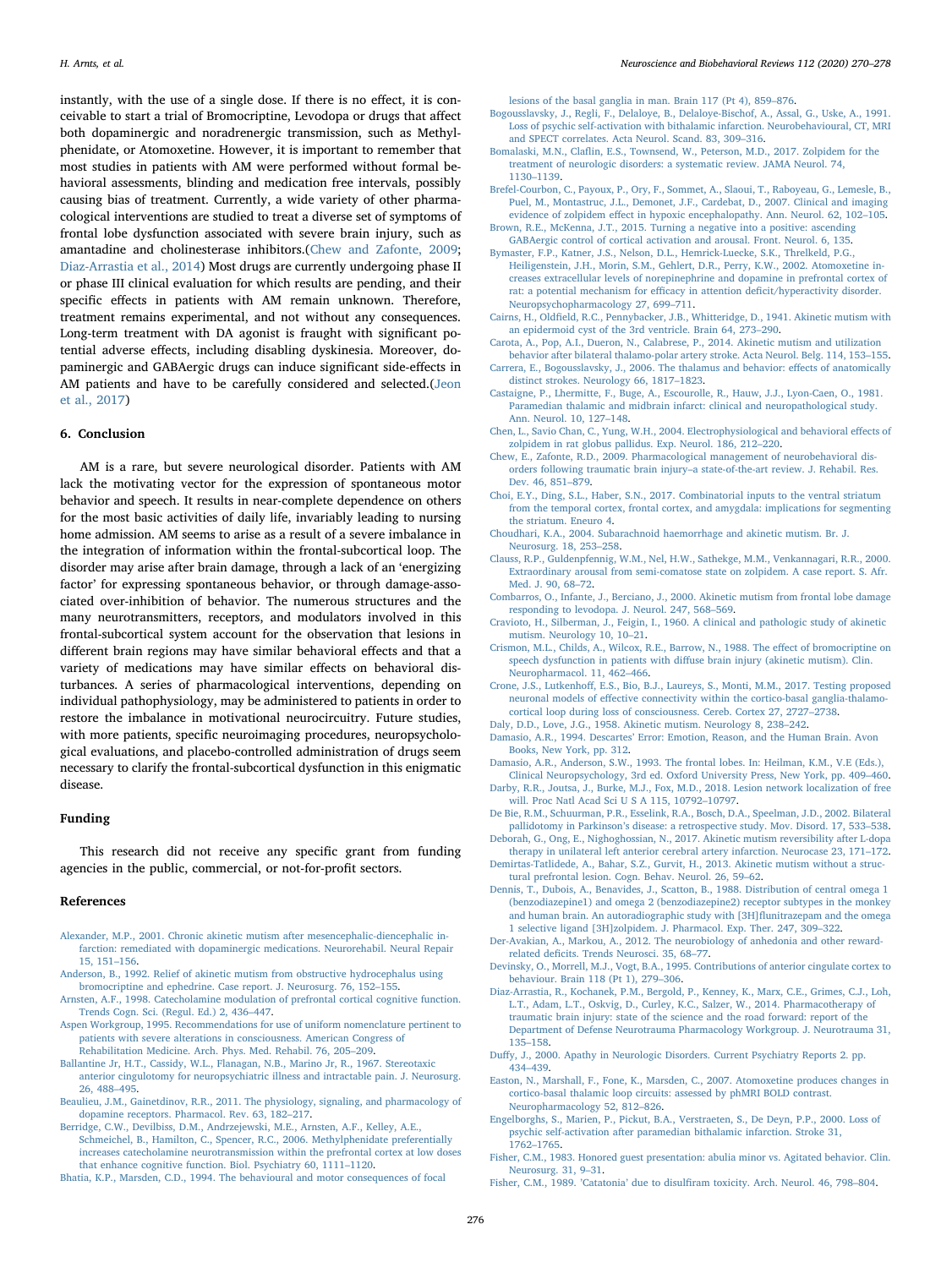- <span id="page-8-14"></span>[Freemon, F.R., 1971. Akinetic mutism and bilateral anterior cerebral artery occlusion. J](http://refhub.elsevier.com/S0149-7634(19)30144-7/sbref0215) [Neurol Neurosurg Psychiatry 34, 693](http://refhub.elsevier.com/S0149-7634(19)30144-7/sbref0215)–698.
- <span id="page-8-61"></span>[Galvan, A., Villalba, R.M., West, S.M., Maidment, N.T., Ackerson, L.C., Smith, Y.,](http://refhub.elsevier.com/S0149-7634(19)30144-7/sbref0220) [Wichmann, T., 2005. GABAergic modulation of the activity of globus pallidus neu](http://refhub.elsevier.com/S0149-7634(19)30144-7/sbref0220)[rons in primates: in vivo analysis of the functions of GABA receptors and GABA](http://refhub.elsevier.com/S0149-7634(19)30144-7/sbref0220) [transporters. J. Neurophysiol. 94, 990](http://refhub.elsevier.com/S0149-7634(19)30144-7/sbref0220)–1000.
- <span id="page-8-58"></span>[Gamo, N.J., Wang, M., Arnsten, A.F., 2010. Methylphenidate and atomoxetine enhance](http://refhub.elsevier.com/S0149-7634(19)30144-7/sbref0225) [prefrontal function through alpha2-adrenergic and dopamine D1 receptors. J. Am.](http://refhub.elsevier.com/S0149-7634(19)30144-7/sbref0225) [Acad. Child Adolesc. Psychiatry 49, 1011](http://refhub.elsevier.com/S0149-7634(19)30144-7/sbref0225)–1023.
- <span id="page-8-3"></span>[Giacino, J.T., 1997. Disorders of consciousness: di](http://refhub.elsevier.com/S0149-7634(19)30144-7/sbref0230)fferential diagnosis and neuropatho[logic features. Semin. Neurol. 17, 105](http://refhub.elsevier.com/S0149-7634(19)30144-7/sbref0230)–111.
- <span id="page-8-2"></span>Giacino, J.T., Fins, J.J., Laureys, S., Schiff[, N.D., 2014. Disorders of consciousness after](http://refhub.elsevier.com/S0149-7634(19)30144-7/sbref0235) [acquired brain injury: the state of the science. Nat. Rev. Neurol. 10, 99](http://refhub.elsevier.com/S0149-7634(19)30144-7/sbref0235)–114.
- <span id="page-8-59"></span>[Gosseries, O., Charland-Verville, V., Thonnard, M., Bodart, O., Laureys, S., Demertzi, A.,](http://refhub.elsevier.com/S0149-7634(19)30144-7/sbref0240) [2014. Amantadine, apomorphine and zolpidem in the treatment of disorders of](http://refhub.elsevier.com/S0149-7634(19)30144-7/sbref0240) [consciousness. Curr. Pharm. Des. 20, 4167](http://refhub.elsevier.com/S0149-7634(19)30144-7/sbref0240)–4184.
- <span id="page-8-20"></span>[Groenewegen, H.J., Voorn, P., Scheel-Krüger, J., 2016. Limbic-basal ganglia circuits:](http://refhub.elsevier.com/S0149-7634(19)30144-7/sbref0245) [parallel and integrative aspects. In: Soghomonian, J.J. \(Ed.\), The Basal Ganglia.](http://refhub.elsevier.com/S0149-7634(19)30144-7/sbref0245) [Novel Perspectives on Motor and Cognitive Functions. Springer, pp. 11](http://refhub.elsevier.com/S0149-7634(19)30144-7/sbref0245)–45.
- <span id="page-8-18"></span>[Groenewegen, H.J., Wouterlood, F.G., Uylings, H.B.M., 2017. Organization of Prefrontal-](http://refhub.elsevier.com/S0149-7634(19)30144-7/sbref0250)[Striatal Connections, Handbook of Basal Ganglia Structure and Function. Elsevier, pp.](http://refhub.elsevier.com/S0149-7634(19)30144-7/sbref0250) 433–[449](http://refhub.elsevier.com/S0149-7634(19)30144-7/sbref0250).
- <span id="page-8-44"></span>[Haaxma, R., Robbins, T.W., James, M., Brouwer, W.H., Colebatch, J.G., Marsden, C.D.,](http://refhub.elsevier.com/S0149-7634(19)30144-7/sbref0255) [1993. Neurobehavioural changes in a patient with bilateral lesions of the globus](http://refhub.elsevier.com/S0149-7634(19)30144-7/sbref0255) [pallidus. Behav. Neurol. 6, 229](http://refhub.elsevier.com/S0149-7634(19)30144-7/sbref0255)–237.
- <span id="page-8-31"></span>[Haber, S.N., 2014. The place of dopamine in the cortico-basal ganglia circuit.](http://refhub.elsevier.com/S0149-7634(19)30144-7/sbref0260) [Neuroscience 282, 248](http://refhub.elsevier.com/S0149-7634(19)30144-7/sbref0260)–257.
- <span id="page-8-49"></span><span id="page-8-9"></span>[Haber, S.N., 2016. Corticostriatal circuitry. Dialogues Clin. Neurosci. 18, 7](http://refhub.elsevier.com/S0149-7634(19)30144-7/sbref0265)–21. [Haber, S.N., Calzavara, R., 2009. The cortico-basal ganglia integrative network: the role](http://refhub.elsevier.com/S0149-7634(19)30144-7/sbref0270)
- <span id="page-8-21"></span>[of the thalamus. Brain Res. Bull. 78, 69](http://refhub.elsevier.com/S0149-7634(19)30144-7/sbref0270)–74. [Haber, S.N., McFarland, N.R., 1999. The concept of the ventral striatum in nonhuman](http://refhub.elsevier.com/S0149-7634(19)30144-7/sbref0275)
- [primates. Ann Ny Acad Sci 877, 33](http://refhub.elsevier.com/S0149-7634(19)30144-7/sbref0275)–48.
- <span id="page-8-22"></span>[Haber, S.N., Lynd, E., Klein, C., Groenewegen, H.J., 1990. Topographic organization of](http://refhub.elsevier.com/S0149-7634(19)30144-7/sbref0280) the ventral striatal eff[erent projections in the rhesus-monkey - an anterograde tracing](http://refhub.elsevier.com/S0149-7634(19)30144-7/sbref0280) [study. J. Comp. Neurol. 293, 282](http://refhub.elsevier.com/S0149-7634(19)30144-7/sbref0280)–298.
- <span id="page-8-26"></span>[Habib, M., 2004. Athymhormia and disorders of motivation in Basal Ganglia disease. J.](http://refhub.elsevier.com/S0149-7634(19)30144-7/sbref0285) [Neuropsychiatry Clin. Neurosci. 16, 509](http://refhub.elsevier.com/S0149-7634(19)30144-7/sbref0285)–524.
- <span id="page-8-27"></span>[Habib, M., Poncet, M., 1988. \[Loss of vitality, of interest and of the a](http://refhub.elsevier.com/S0149-7634(19)30144-7/sbref0290)ffect (athymhormia [syndrome\) in lacunar lesions of the corpus striatum\]. Rev Neurol \(Paris\) 144,](http://refhub.elsevier.com/S0149-7634(19)30144-7/sbref0290) 571–[577](http://refhub.elsevier.com/S0149-7634(19)30144-7/sbref0290).
- <span id="page-8-55"></span>[Hall, H., Sedvall, G., Magnusson, O., Kopp, J., Halldin, C., Farde, L., 1994. Distribution of](http://refhub.elsevier.com/S0149-7634(19)30144-7/sbref0295) [D1- and D2-dopamine receptors, and dopamine and its metabolites in the human](http://refhub.elsevier.com/S0149-7634(19)30144-7/sbref0295)
- <span id="page-8-63"></span>[brain. Neuropsychopharmacology 11, 245](http://refhub.elsevier.com/S0149-7634(19)30144-7/sbref0295)–256. [Hall, S.D., Yamawaki, N., Fisher, A.E., Clauss, R.P., Woodhall, G.L., Stanford, I.M., 2010.](http://refhub.elsevier.com/S0149-7634(19)30144-7/sbref0300) GABA(A) [alpha-1 subunit mediated desynchronization of elevated low frequency](http://refhub.elsevier.com/S0149-7634(19)30144-7/sbref0300) oscillations alleviates specific dysfunction in stroke–[a case report. Clin. Neurophysiol.](http://refhub.elsevier.com/S0149-7634(19)30144-7/sbref0300) [121, 549](http://refhub.elsevier.com/S0149-7634(19)30144-7/sbref0300)–555.
- <span id="page-8-23"></span>[Hawke, W.A., Donohue, W.L., 1951. Bilateral symmetrical necrosis of the corpora striata;](http://refhub.elsevier.com/S0149-7634(19)30144-7/sbref0305) [report of a fatal case and reference to a possible syndrome of the corpora striata. J.](http://refhub.elsevier.com/S0149-7634(19)30144-7/sbref0305) [Nerv. Ment. Dis. 113, 20](http://refhub.elsevier.com/S0149-7634(19)30144-7/sbref0305)–39.
- <span id="page-8-19"></span>[Heilbronner, S.R., Rodriguez-Romaguera, J., Quirk, G.J., Groenewegen, H.J., Haber, S.N.,](http://refhub.elsevier.com/S0149-7634(19)30144-7/sbref0310) [2016. Circuit-based corticostriatal homologies between rat and primate. Biol Psychiat](http://refhub.elsevier.com/S0149-7634(19)30144-7/sbref0310) [80, 509](http://refhub.elsevier.com/S0149-7634(19)30144-7/sbref0310)–521.
- <span id="page-8-65"></span>[Holroyd, C.B., Yeung, N., 2011. An integrative theory of anterior cingulate cortex func](http://refhub.elsevier.com/S0149-7634(19)30144-7/sbref0315)[tion: option selection in hierarchical reinforcement learning. Neural Basis of](http://refhub.elsevier.com/S0149-7634(19)30144-7/sbref0315) [Motivational and Cognitive Control 333](http://refhub.elsevier.com/S0149-7634(19)30144-7/sbref0315)–349.
- <span id="page-8-10"></span>[Holroyd, C.B., Yeung, N., 2012. Motivation of extended behaviors by anterior cingulate](http://refhub.elsevier.com/S0149-7634(19)30144-7/sbref0320) [cortex. Trends Cogn. Sci. \(Regul. Ed.\) 16, 122](http://refhub.elsevier.com/S0149-7634(19)30144-7/sbref0320)–128.
- <span id="page-8-35"></span>[Horvitz, J.C., 2002. Dopamine gating of glutamatergic sensorimotor and incentive mo](http://refhub.elsevier.com/S0149-7634(19)30144-7/sbref0325)[tivational input signals to the striatum. Behav. Brain Res. 137, 65](http://refhub.elsevier.com/S0149-7634(19)30144-7/sbref0325)–74.
- <span id="page-8-66"></span>[Jahanshahi, M., Obeso, I., Rothwell, J.C., Obeso, J.A., 2015. A fronto-striato-subthalamic](http://refhub.elsevier.com/S0149-7634(19)30144-7/sbref0330)[pallidal network for goal-directed and habitual inhibition. Nat. Rev. Neurosci. 16,](http://refhub.elsevier.com/S0149-7634(19)30144-7/sbref0330) 719–[732](http://refhub.elsevier.com/S0149-7634(19)30144-7/sbref0330).
- <span id="page-8-29"></span>[Jang, S.H., Chang, C.H., Jung, Y.J., Lee, H.D., 2017. Recovery of akinetic mutism and](http://refhub.elsevier.com/S0149-7634(19)30144-7/sbref0335) [injured prefronto-caudate tract following shunt operation for hydrocephalus and](http://refhub.elsevier.com/S0149-7634(19)30144-7/sbref0335) [rehabilitation: a case report. Medicine \(Baltimore\) 96, e9117.](http://refhub.elsevier.com/S0149-7634(19)30144-7/sbref0335)
- <span id="page-8-69"></span>[Jeon, D.G., Kim, Y.W., Kim, N.Y., Park, J.H., 2017. Serotonin syndrome following com](http://refhub.elsevier.com/S0149-7634(19)30144-7/sbref0340)[bined administration of dopaminergic and noradrenergic agents in a patient with](http://refhub.elsevier.com/S0149-7634(19)30144-7/sbref0340) [akinetic mutism after frontal intracerebral hemorrhage: a case report. Clin.](http://refhub.elsevier.com/S0149-7634(19)30144-7/sbref0340) [Neuropharmacol. 40, 180](http://refhub.elsevier.com/S0149-7634(19)30144-7/sbref0340)–182.
- <span id="page-8-11"></span>[Jurgens, U., 2009. The neural control of vocalization in mammals: a review. J. Voice 23,](http://refhub.elsevier.com/S0149-7634(19)30144-7/sbref0345) 1–[10](http://refhub.elsevier.com/S0149-7634(19)30144-7/sbref0345).
- <span id="page-8-8"></span>[Kalivas, P.W., Barnes, C.D., 2019. Limbic Motor Circuits and Neuropsychiatry. CRC Press,](http://refhub.elsevier.com/S0149-7634(19)30144-7/sbref0350) [Boca Raton.](http://refhub.elsevier.com/S0149-7634(19)30144-7/sbref0350)
- <span id="page-8-54"></span>[Keeler, J.F., Pretsell, D.O., Robbins, T.W., 2014. Functional implications of dopamine D1](http://refhub.elsevier.com/S0149-7634(19)30144-7/sbref0355) vs. D2 receptors: a' prepare and select' [model of the striatal direct vs. Indirect](http://refhub.elsevier.com/S0149-7634(19)30144-7/sbref0355) [pathways. Neuroscience 282, 156](http://refhub.elsevier.com/S0149-7634(19)30144-7/sbref0355)–175.
- <span id="page-8-6"></span>[Kemper, T.L., Romanul, F.C., 1967. State resembling akinetic mutism in basilar artery](http://refhub.elsevier.com/S0149-7634(19)30144-7/sbref0360) [occlusion. Neurology 17, 74](http://refhub.elsevier.com/S0149-7634(19)30144-7/sbref0360)–80.
- <span id="page-8-32"></span>[Kim, H.A., You, S., 2017. Akinetic mutism in a patient with acute infarcts in the bilateral](http://refhub.elsevier.com/S0149-7634(19)30144-7/sbref0365) [substantia nigra. J. Neurol. Sci. 373, 46](http://refhub.elsevier.com/S0149-7634(19)30144-7/sbref0365)–47.
- <span id="page-8-56"></span>[Kim, Y.W., Shin, J.C., An, Y.S., 2010. Treatment of chronic akinetic mutism with ato](http://refhub.elsevier.com/S0149-7634(19)30144-7/sbref0370)[moxetine: subtraction analysis of brain f-18](http://refhub.elsevier.com/S0149-7634(19)30144-7/sbref0370) fluorodeoxyglucose positron emission [tomographic images before and after medication: a case report. Clin.](http://refhub.elsevier.com/S0149-7634(19)30144-7/sbref0370) [Neuropharmacol. 33, 209](http://refhub.elsevier.com/S0149-7634(19)30144-7/sbref0370)–211.

<span id="page-8-42"></span>[Kondziella, D., Sonnewald, U., Tullberg, M., Wikkelso, C., 2008. Brain metabolism in](http://refhub.elsevier.com/S0149-7634(19)30144-7/sbref0375)

<span id="page-8-64"></span>[adult chronic hydrocephalus. J. Neurochem. 106, 1515](http://refhub.elsevier.com/S0149-7634(19)30144-7/sbref0375)–1524. [Kouneiher, F., Charron, S., Koechlin, E., 2009. Motivation and cognitive control in the](http://refhub.elsevier.com/S0149-7634(19)30144-7/sbref0380)

- <span id="page-8-43"></span>[human prefrontal cortex. Nat. Neurosci. 12, 939](http://refhub.elsevier.com/S0149-7634(19)30144-7/sbref0380)–945. [Laplane, D., Levasseur, M., Pillon, B., Dubois, B., Baulac, M., Mazoyer, B., Tran Dinh, S.,](http://refhub.elsevier.com/S0149-7634(19)30144-7/sbref0385)
- Sette, [G., Danze, F., Baron, J.C., 1989. Obsessive-compulsive and other behavioural](http://refhub.elsevier.com/S0149-7634(19)30144-7/sbref0385) [changes with bilateral basal ganglia lesions. A neuropsychological, magnetic re](http://refhub.elsevier.com/S0149-7634(19)30144-7/sbref0385)[sonance imaging and positron tomography study. Brain 112 \(Pt 3\), 699](http://refhub.elsevier.com/S0149-7634(19)30144-7/sbref0385)–725.
- <span id="page-8-67"></span>[Leblois, A., Boraud, T., Meissner, W., Bergman, H., Hansel, D., 2006. Competition be](http://refhub.elsevier.com/S0149-7634(19)30144-7/sbref0390)[tween feedback loops underlies normal and pathological dynamics in the basal](http://refhub.elsevier.com/S0149-7634(19)30144-7/sbref0390) [ganglia. J. Neurosci. 26, 3567](http://refhub.elsevier.com/S0149-7634(19)30144-7/sbref0390)–3583.
- <span id="page-8-24"></span>[Levy, R., Dubois, B., 2006. Apathy and the functional anatomy of the prefrontal cortex](http://refhub.elsevier.com/S0149-7634(19)30144-7/sbref0395)[basal ganglia circuits. Cereb. Cortex 16, 916](http://refhub.elsevier.com/S0149-7634(19)30144-7/sbref0395)–928.
- <span id="page-8-15"></span>[Livingston, K.E., 1953. Cingulate cortex isolation for the treatment of psychoses and](http://refhub.elsevier.com/S0149-7634(19)30144-7/sbref0400) [psychoneuroses. Res. Publ. Assoc. Res. Nerv. Ment. Dis. 31, 374](http://refhub.elsevier.com/S0149-7634(19)30144-7/sbref0400)–378 passim.
- <span id="page-8-37"></span>[Ljungberg, T., Ungerstedt, U., 1976. Reinstatement of eating by dopamine agonists in](http://refhub.elsevier.com/S0149-7634(19)30144-7/sbref0405) [aphagic dopamine denervated rats. Physiol. Behav. 16, 277](http://refhub.elsevier.com/S0149-7634(19)30144-7/sbref0405)–283.
- <span id="page-8-47"></span>[Lo, C.P., Chen, S.Y., Lee, K.W., Chen, W.L., Chen, C.Y., Hsueh, C.J., Huang, G.S., 2007.](http://refhub.elsevier.com/S0149-7634(19)30144-7/sbref0410) [Brain injury after acute carbon monoxide poisoning: early and late complications.](http://refhub.elsevier.com/S0149-7634(19)30144-7/sbref0410) [AJR Am. J. Roentgenol. 189, W205](http://refhub.elsevier.com/S0149-7634(19)30144-7/sbref0410)–211.
- <span id="page-8-46"></span>[Mackintosh, T.F., 1965. Akinetic mutism following coal-gas poisoning with subsequent](http://refhub.elsevier.com/S0149-7634(19)30144-7/sbref0415) [recovery. Postgrad. Med. J. 41, 567](http://refhub.elsevier.com/S0149-7634(19)30144-7/sbref0415)–573.
- <span id="page-8-38"></span>[Marshall, J.F., Gotthelf, T., 1979. Sensory inattention in rats with 6-hydroxydopamine](http://refhub.elsevier.com/S0149-7634(19)30144-7/sbref0420)[induced degeneration of ascending dopaminergic neurons: apomorphine-induced](http://refhub.elsevier.com/S0149-7634(19)30144-7/sbref0420) reversal of defi[cits. Exp. Neurol. 65, 398](http://refhub.elsevier.com/S0149-7634(19)30144-7/sbref0420)–411.
- <span id="page-8-39"></span>[Marshall, J.F., Ungerstedt, U., 1976. Apomorphine-induced restoration of drinking to](http://refhub.elsevier.com/S0149-7634(19)30144-7/sbref0425) [thirst challenges in 6-hydroxydopamine-treated rats. Physiol. Behav. 17, 817](http://refhub.elsevier.com/S0149-7634(19)30144-7/sbref0425)–822.
- <span id="page-8-17"></span>[Meador, K.J., Watson, R.T., Bowers, D., Heilman, K.M., 1986. Hypometria with hemi](http://refhub.elsevier.com/S0149-7634(19)30144-7/sbref0430)[spatial and limb motor neglect. Brain 109 \(Pt 2\), 293](http://refhub.elsevier.com/S0149-7634(19)30144-7/sbref0430)–305.
- <span id="page-8-12"></span>[Medford, N., Critchley, H.D., 2010. Conjoint activity of anterior insular and anterior](http://refhub.elsevier.com/S0149-7634(19)30144-7/sbref0435) [cingulate cortex: awareness and response. Brain Struct. Funct. 214, 535](http://refhub.elsevier.com/S0149-7634(19)30144-7/sbref0435)–549.
- <span id="page-8-28"></span>[Mendez, M.F., Adams, N.L., Lewandowski, K.S., 1989. Neurobehavioral changes asso](http://refhub.elsevier.com/S0149-7634(19)30144-7/sbref0440)[ciated with caudate lesions. Neurology 39, 349](http://refhub.elsevier.com/S0149-7634(19)30144-7/sbref0440)–354.
- <span id="page-8-40"></span>[Messert, B., Henke, T.K., Langheim, W., 1966. Syndrome of akinetic mutism associated](http://refhub.elsevier.com/S0149-7634(19)30144-7/sbref0445) [with obstructive hydrocephalus. Neurology 16, 635](http://refhub.elsevier.com/S0149-7634(19)30144-7/sbref0445)–649.
- <span id="page-8-51"></span>[Meyer, J.S., Hunter, J., 1952. Behaviour de](http://refhub.elsevier.com/S0149-7634(19)30144-7/sbref0450)ficits following diencephalic lesions. [Neurology 2, 112](http://refhub.elsevier.com/S0149-7634(19)30144-7/sbref0450)–130.
- <span id="page-8-30"></span>Meyers, R., 1942. The modifi[cation of alternating tremors, rigidity and festination by](http://refhub.elsevier.com/S0149-7634(19)30144-7/sbref0455) [surgery of the basal ganglia. Res. Pub. Ass. nerv. ment. Dis. 21, 602](http://refhub.elsevier.com/S0149-7634(19)30144-7/sbref0455)–665.

<span id="page-8-16"></span>Meyers, R., 1951. Dandy'[s striatal theory of "the center of consciousness"; surgical evi](http://refhub.elsevier.com/S0149-7634(19)30144-7/sbref0460)[dence and logical analysis indicating its improbability. AMA Arch. Neurol. Psychiatry](http://refhub.elsevier.com/S0149-7634(19)30144-7/sbref0460) [65, 659](http://refhub.elsevier.com/S0149-7634(19)30144-7/sbref0460)–671.

<span id="page-8-0"></span>[Miller, B.L., Cummings, J.L., 2018. The Human Frontal Lobes: Functions and Disorders,](http://refhub.elsevier.com/S0149-7634(19)30144-7/sbref0465) [3th ed. The Guilford Press, New York.](http://refhub.elsevier.com/S0149-7634(19)30144-7/sbref0465)

<span id="page-8-25"></span>[Monchi, O., Petrides, M., Strafella, A.P., Worsley, K.J., Doyon, J., 2006. Functional role of](http://refhub.elsevier.com/S0149-7634(19)30144-7/sbref0470) [the basal ganglia in the planning and execution of actions. Ann. Neurol. 59, 257](http://refhub.elsevier.com/S0149-7634(19)30144-7/sbref0470)–264.

<span id="page-8-4"></span>Nagaratnam, [N., Nagaratnam, K., Ng, K., Diu, P., 2004. Akinetic mutism following stroke.](http://refhub.elsevier.com/S0149-7634(19)30144-7/sbref0475) [J. Clin. Neurosci. 11, 25](http://refhub.elsevier.com/S0149-7634(19)30144-7/sbref0475)–30.

- <span id="page-8-33"></span>[Nemeth, G., Hegedus, K., Molnar, L., 1986. Akinetic mutism and locked-in syndrome: the](http://refhub.elsevier.com/S0149-7634(19)30144-7/sbref0480) [functional-anatomical basis for their di](http://refhub.elsevier.com/S0149-7634(19)30144-7/sbref0480)fferentiation. Funct. Neurol. 1, 128–139.
- <span id="page-8-7"></span>[Nemeth, G., Hegedus, K., Molnar, L., 1988. Akinetic mutism associated with bicingular](http://refhub.elsevier.com/S0149-7634(19)30144-7/sbref0485) [lesions: clinicopathological and functional anatomical correlates. Eur. Arch.](http://refhub.elsevier.com/S0149-7634(19)30144-7/sbref0485)
- <span id="page-8-62"></span>[Psychiatry Neurol. Sci. 237, 218](http://refhub.elsevier.com/S0149-7634(19)30144-7/sbref0485)–222. [Pinault, D., 2004. The thalamic reticular nucleus: structure, function and concept. Brain](http://refhub.elsevier.com/S0149-7634(19)30144-7/sbref0490)
- <span id="page-8-68"></span>[Res. Brain Res. Rev. 46, 1](http://refhub.elsevier.com/S0149-7634(19)30144-7/sbref0490)–31. [Piron, C., Kase, D., Topalidou, M., Goillandeau, M., Orignac, H., N](http://refhub.elsevier.com/S0149-7634(19)30144-7/sbref0495)'Guyen, T.H., Rougier, [N., Boraud, T., 2016. The globus pallidus pars interna in goal-oriented and routine](http://refhub.elsevier.com/S0149-7634(19)30144-7/sbref0495) [behaviors: resolving a long-standing paradox. Mov. Disord. 31, 1146](http://refhub.elsevier.com/S0149-7634(19)30144-7/sbref0495)–1154.
- <span id="page-8-53"></span>[Powell, J.H., al-Adawi, S., Morgan, J., Greenwood, R.J., 1996. Motivational de](http://refhub.elsevier.com/S0149-7634(19)30144-7/sbref0500)ficits after brain injury: eff[ects of bromocriptine in 11 patients. J Neurol Neurosurg Psychiatry](http://refhub.elsevier.com/S0149-7634(19)30144-7/sbref0500) [60, 416](http://refhub.elsevier.com/S0149-7634(19)30144-7/sbref0500)–421.
- <span id="page-8-41"></span>[Rebai, R.M., Houissa, S., Mustapha, M.E., Azzouni, H., Assaggaf, S., 2012. Akinetic](http://refhub.elsevier.com/S0149-7634(19)30144-7/sbref0505)
- [mutism and parkinsonism after multiple shunt failure: case report and literature re](http://refhub.elsevier.com/S0149-7634(19)30144-7/sbref0505)[view. J. Neurol. Surg. A. Cent. Eur. Neurosurg. 73, 341](http://refhub.elsevier.com/S0149-7634(19)30144-7/sbref0505)–346.
- <span id="page-8-36"></span>[Ross, E.D., Stewart, R.M., 1981. Akinetic mutism from hypothalamic damage: successful](http://refhub.elsevier.com/S0149-7634(19)30144-7/sbref0510) [treatment with dopamine agonists. Neurology 31, 1435](http://refhub.elsevier.com/S0149-7634(19)30144-7/sbref0510)–1439.
- <span id="page-8-48"></span>[Saga, Y., Hoshi, E., Tremblay, L., 2017. Roles of multiple globus pallidus territories of](http://refhub.elsevier.com/S0149-7634(19)30144-7/sbref0515) [monkeys and humans in motivation, cognition and action: an anatomical, physiolo](http://refhub.elsevier.com/S0149-7634(19)30144-7/sbref0515)[gical and pathophysiological review. Front. Neuroanat. 11, 30.](http://refhub.elsevier.com/S0149-7634(19)30144-7/sbref0515)
- <span id="page-8-34"></span>[Salamone, J.D., Correa, M., 2012. The mysterious motivational functions of mesolimbic](http://refhub.elsevier.com/S0149-7634(19)30144-7/sbref0520) [dopamine. Neuron 76, 470](http://refhub.elsevier.com/S0149-7634(19)30144-7/sbref0520)–485.
- <span id="page-8-60"></span>Schiff[, N.D., 2010. Recovery of consciousness after brain injury: a mesocircuit hypothesis.](http://refhub.elsevier.com/S0149-7634(19)30144-7/sbref0525) [Trends Neurosci. 33, 1](http://refhub.elsevier.com/S0149-7634(19)30144-7/sbref0525)–9.
- <span id="page-8-50"></span>[Segarra, J.M., 1970. Cerebral vascular disease and behavior. I. The syndrome of the](http://refhub.elsevier.com/S0149-7634(19)30144-7/sbref0530) [mesencephalic artery \(basilar artery bifurcation\). Arch. Neurol. 22, 408](http://refhub.elsevier.com/S0149-7634(19)30144-7/sbref0530)–418.
- <span id="page-8-13"></span>[Shenhav, A., Botvinick, M.M., Cohen, J.D., 2013. The expected value of control: an in](http://refhub.elsevier.com/S0149-7634(19)30144-7/sbref0535)[tegrative theory of anterior cingulate cortex function. Neuron 79, 217](http://refhub.elsevier.com/S0149-7634(19)30144-7/sbref0535)–240.
- <span id="page-8-5"></span>Shetty, A.C., Morris, J., O'[Mahony, P., 2009. Akinetic mutism](http://refhub.elsevier.com/S0149-7634(19)30144-7/sbref0540)–not coma. Age Ageing 38, 350–[351](http://refhub.elsevier.com/S0149-7634(19)30144-7/sbref0540).
- <span id="page-8-1"></span>[Skultety, F.M., 1968. Clinical and experimental aspects of akinetic mutism. Report of a](http://refhub.elsevier.com/S0149-7634(19)30144-7/sbref0545) [case. Arch Neurol 19, 1](http://refhub.elsevier.com/S0149-7634(19)30144-7/sbref0545)–14.
- <span id="page-8-52"></span>[Spiegel, E.A., Wycis, H.T., Freed, H., Orchinik, C., 1953. Thalamotomy and hypothala](http://refhub.elsevier.com/S0149-7634(19)30144-7/sbref0550)[motomy for the treatment of psychoses. Res. Publ. Assoc. Res. Nerv. Ment. Dis. 31,](http://refhub.elsevier.com/S0149-7634(19)30144-7/sbref0550) 379–[391 passim.](http://refhub.elsevier.com/S0149-7634(19)30144-7/sbref0550)

<span id="page-8-45"></span>[Strub, R.L., 1989. Frontal lobe syndrome in a patient with bilateral globus pallidus le](http://refhub.elsevier.com/S0149-7634(19)30144-7/sbref0555)[sions. Arch. Neurol. 46, 1024](http://refhub.elsevier.com/S0149-7634(19)30144-7/sbref0555)–1027.

<span id="page-8-57"></span>Taber, [M.T., Das, S., Fibiger, H.C., 1995. Cortical regulation of subcortical dopamine](http://refhub.elsevier.com/S0149-7634(19)30144-7/sbref0560)